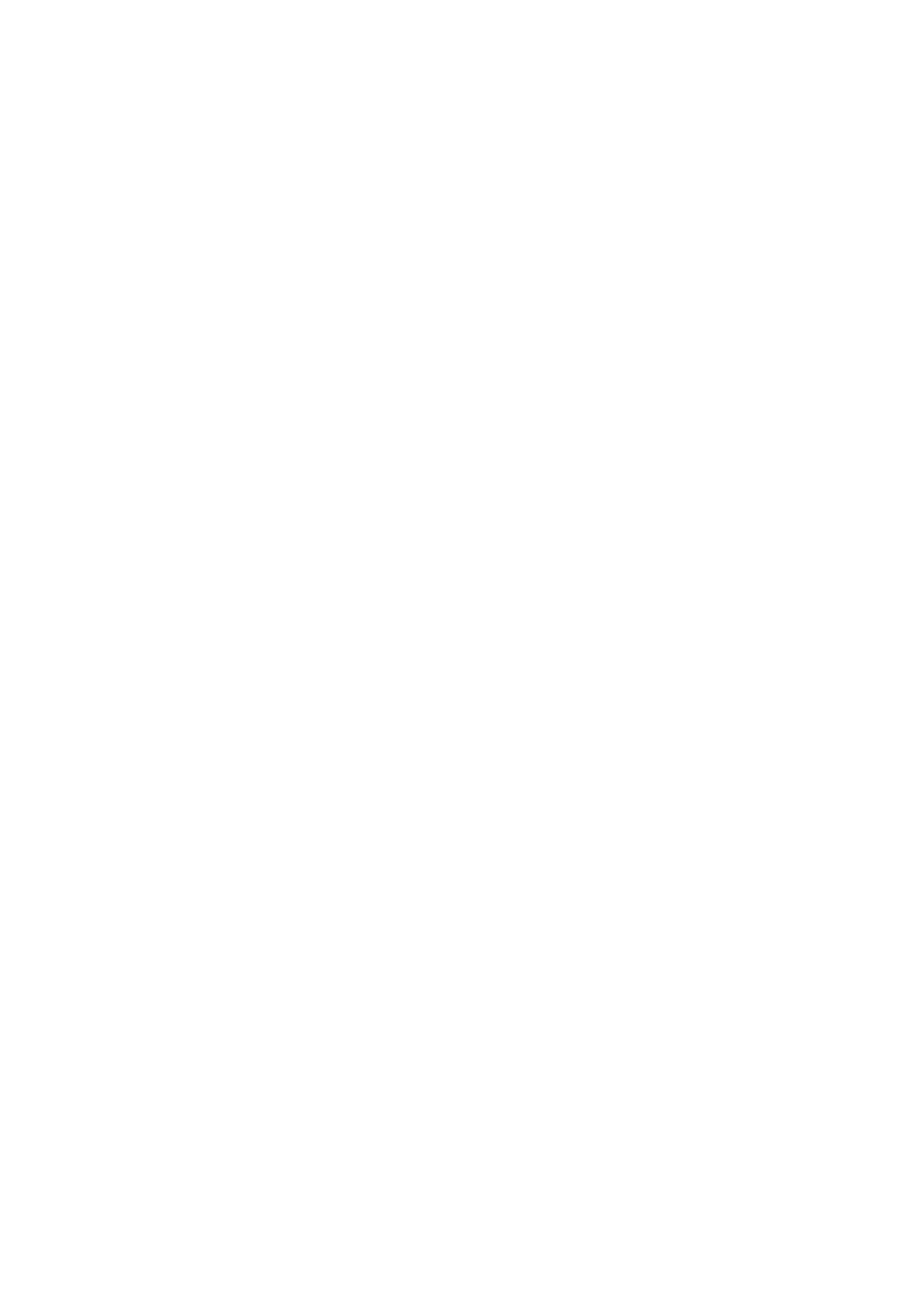**Determining organisation-specific factors for developing health interventions in companies by a Delphi procedure: Organisational Mapping**



Arjella R van Scheppingen, Kristin CJM ten Have, Gerard IJM Zwetsloot, Gerjo Kok, Willem van Mechelen

*J. of Health Psychology, 2014, in press.*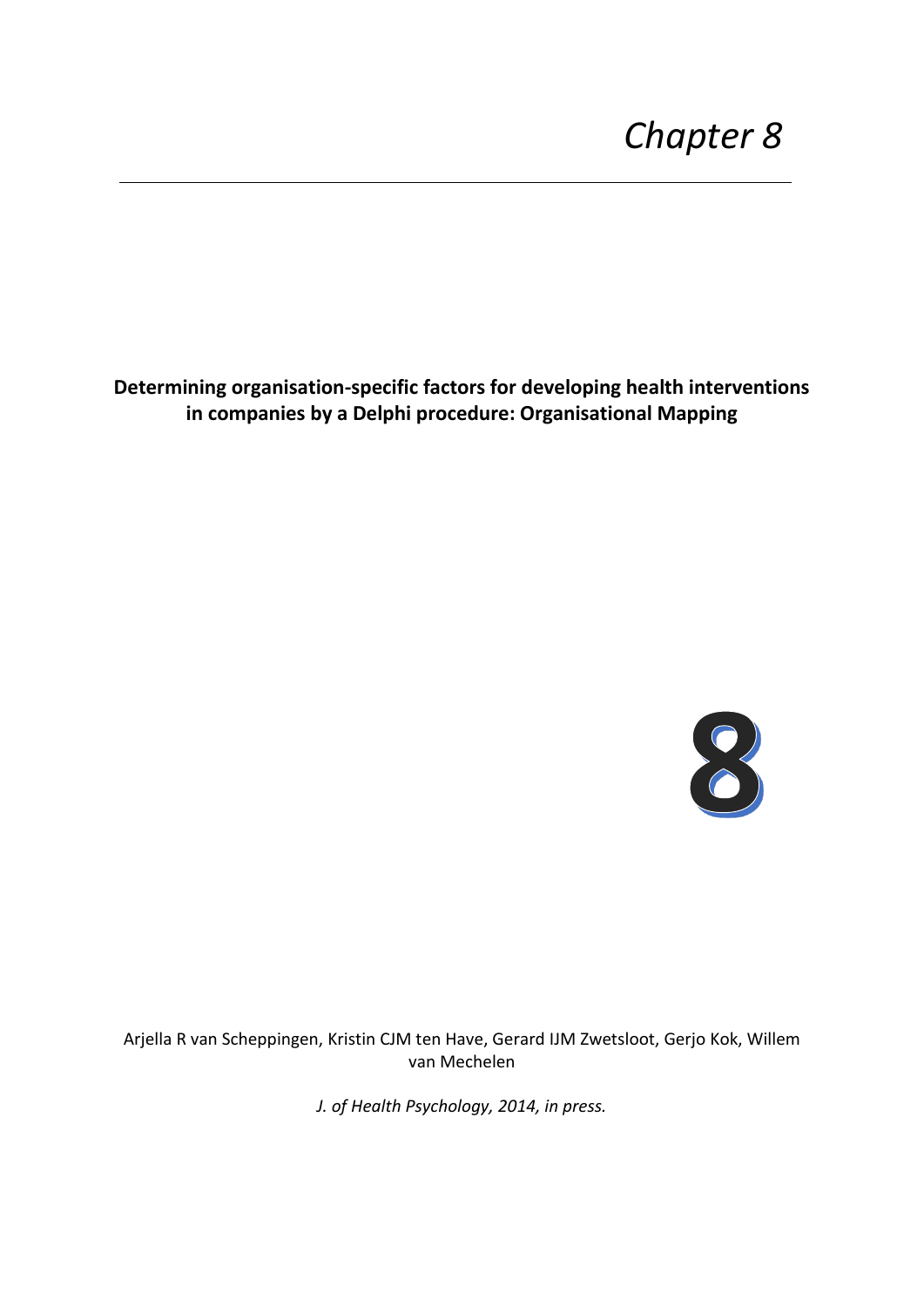# Abstract

Companies, seen as social communities, are major health promotion contexts. However, health promotion in the work setting is often less successful than intended. An optimal adjustment to the organisational context is required. Knowledge of which organisationspecific factors are relevant to health promotion is scarce. A Delphi procedure is used to identify these factors. The aim is to contribute to more effective workplace health promotion. The identified factors are described and embedded into a practical methodology (Intervention Mapping). A systematic use of these factors (called 'Organisational Mapping') is likely to contribute to more effective health promotion in the work setting.

## Key words

Community health promotion, health promotion, intervention, methodology, strategies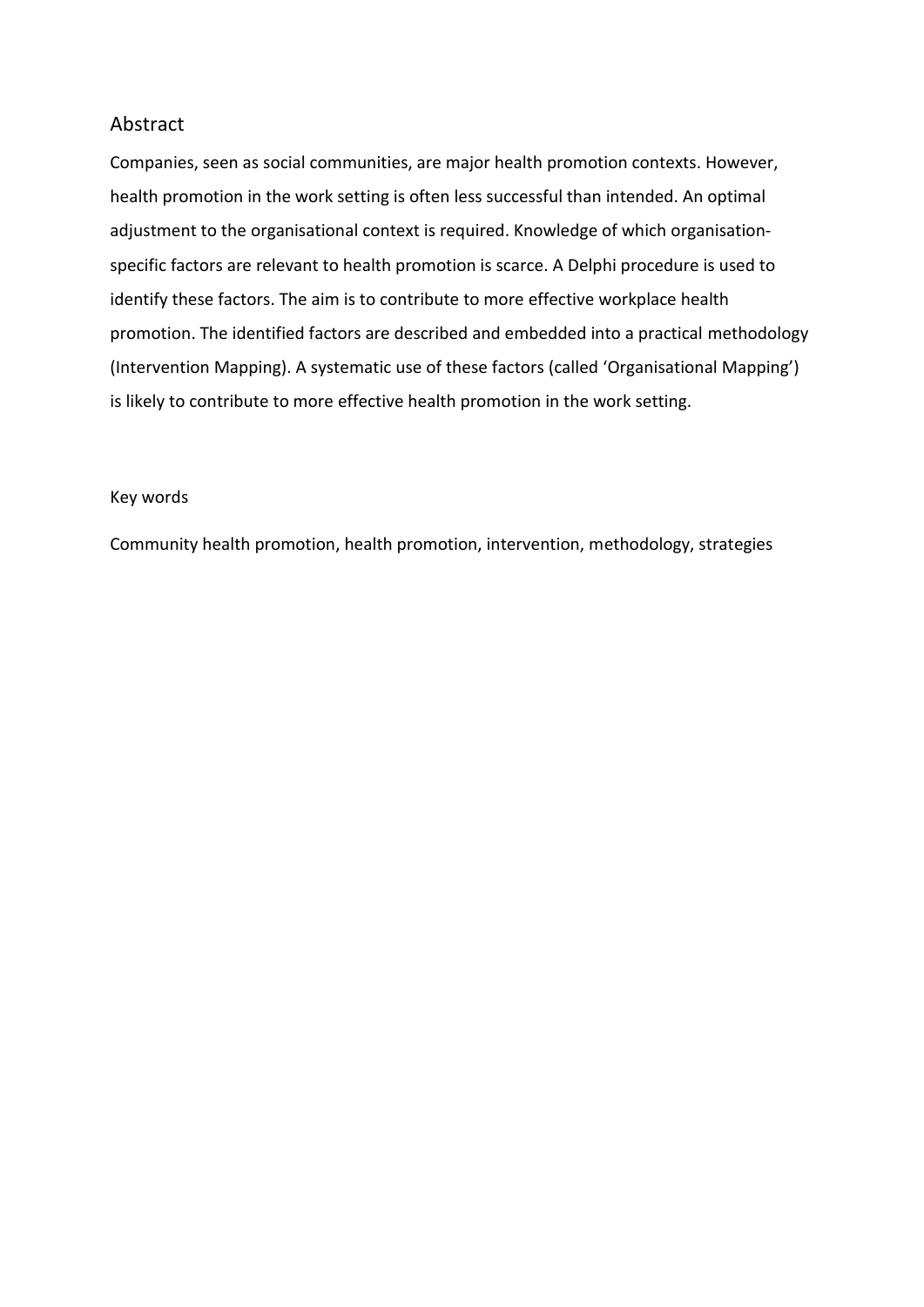## Introduction

There are sound reasons for developing health interventions in companies. From a health perspective, work settings provide not only the opportunity for multilevel interventions, but also access to large populations (Kwak et al., 2006). Moreover, as social communities, companies offer opportunities for health-promoting social change processes. From a business perspective, health is increasingly seen as a resource for optimal human functioning (Zwetsloot et al, 2010), and it probably contributes to productivity (Loeppke, 2008). Today, health is also a valuable aspect of company identity (Jain et al., 2011). Workplace health promotion (WHP) may thus serve parallel (health and business) interests, which increases the probability of sustained attention to health.

However, health promotion in companies encounters several difficulties. For example, lifestyle interventions at work often have low participation rates (Robroek et al., 2009), making the business rationale for investing in these activities questionable. Even more serious is that health interventions in companies, despite thorough preparations, often are not as successful as intended (Nielsen et al., 2010b). Problems with implementation and a complex context can undermine their effectiveness (Nielsen and Randall, 2009). This disappointing reality may limit companies' willingness to invest in health, and a promising health-promoting context remains underutilised as a result.

To serve the presumed parallel (health and business) interests, it is important to develop, implement, and evaluate WHP interventions more effectively. For this, an optimal adjustment of the intervention to the organisational context is needed (Nielsen et al., 2010b). To date, knowledge of which organisation-specific factors are relevant to health development processes is still scarce and fragmented, and in practical situations often only implicitly available. In addition, organisation-specific factors are generally not included in development methods for health interventions. It is important to obtain a more profound understanding of which organisation-specific factors are relevant and should be taken into account when developing a WHP programme. In this study, a Delphi procedure is applied to determine relevant organisation-specific factors for developing health interventions in companies. A Delphi procedure can be used to develop reliable and valid health instruments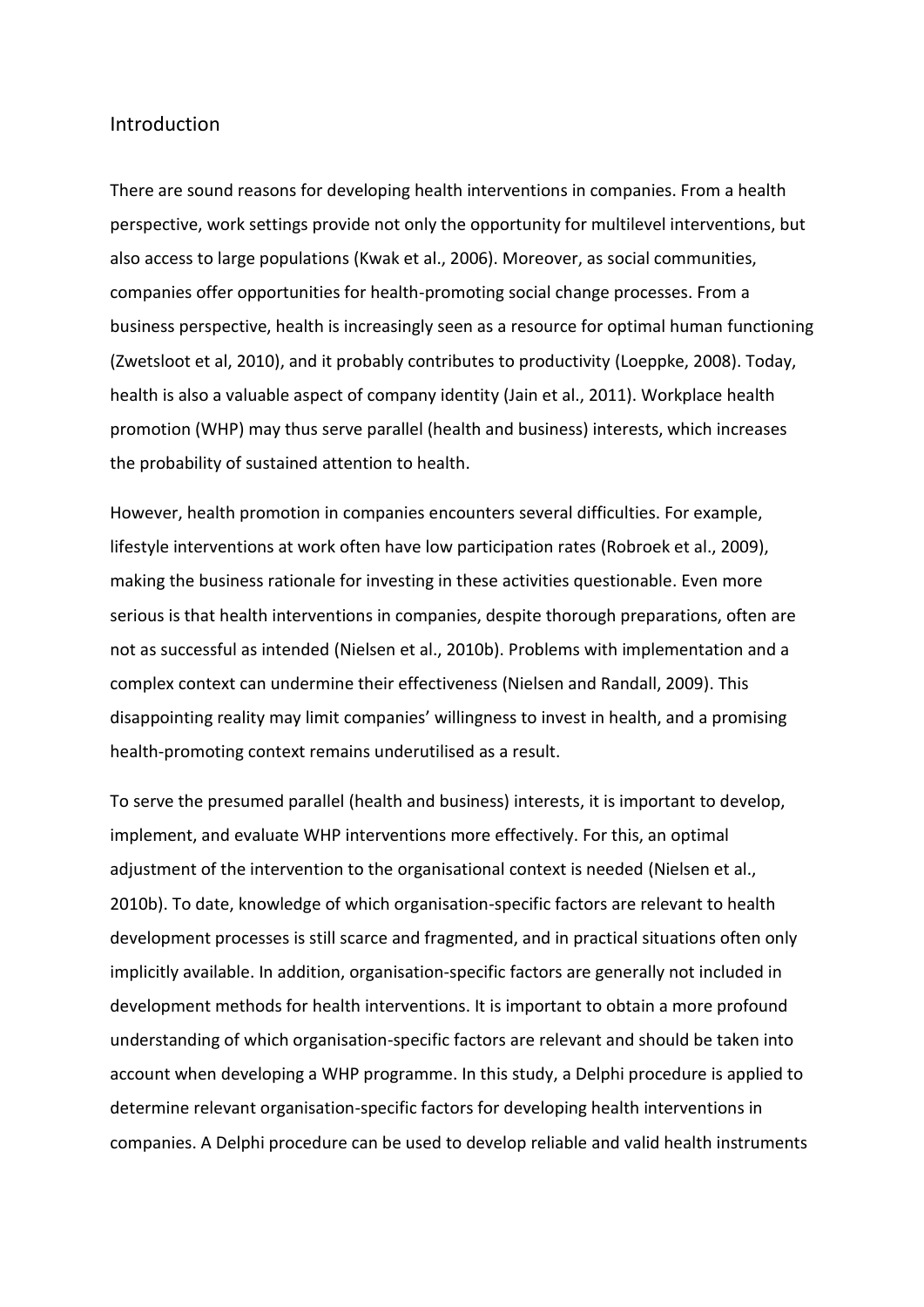that include comprehensive health issues (e.g. Roosevelt et al., 2013). The overall aim of the study is to contribute to more effective WHP.

First some major challenges regarding health promotion in companies are described. Then, briefly, the Intervention Mapping (IM) protocol (Bartholomew et al., 2011) is described. IM is a valuable approach for developing, implementing, and evaluating health promotion programmes, and in this study it is used as the framework for structuring the identified organisation-specific factors.

#### *Challenges regarding WHP*

The challenges of WHP are illustrated by three examples. First, management commitment is required (Cox et al., 2010; Nielsen et al., 2010a). A common way for health promoters to interest managers in health interventions is to make their (cost-) effectiveness provable (Proper et al., 2004). Though cost-effectiveness is certainly an important issue, intangibles are often decisive in decision-making processes (Johanson et al., 2007). Since the organisational benefits of health are often much wider and more strategic (Verbeek et al., 2009), and cover issues like company image (Zwetsloot et al 2010), cost-effectiveness studies may underestimate the real value of health for companies (Loeppke, 2008). To obtain management commitment, health promoters should be familiar with the broad business implications, beyond cost-effectiveness. By mapping organisation-specific contextual factors and broad business benefits, this study contributes to a greater awareness of the overall management issues.

Second, often stimulated by occupational health and safety (OHS) legislation, most companies are already familiar with health policy and practices. In addition, general company policy, human resource (HR) policy, structure, culture, and other practices may influence health. Since stakeholders are already accustomed to existing (health) practices, it is important to stay in line with it. This study makes explicit which organisational policies and practices need to be taken into account.

Third, there is a complex interaction between work and health. As a multi-faceted construct (World Health Organisation (WHO), 2006), health interacts with a considerable range of factors within organisations, both positively and negatively. Work can be threatening for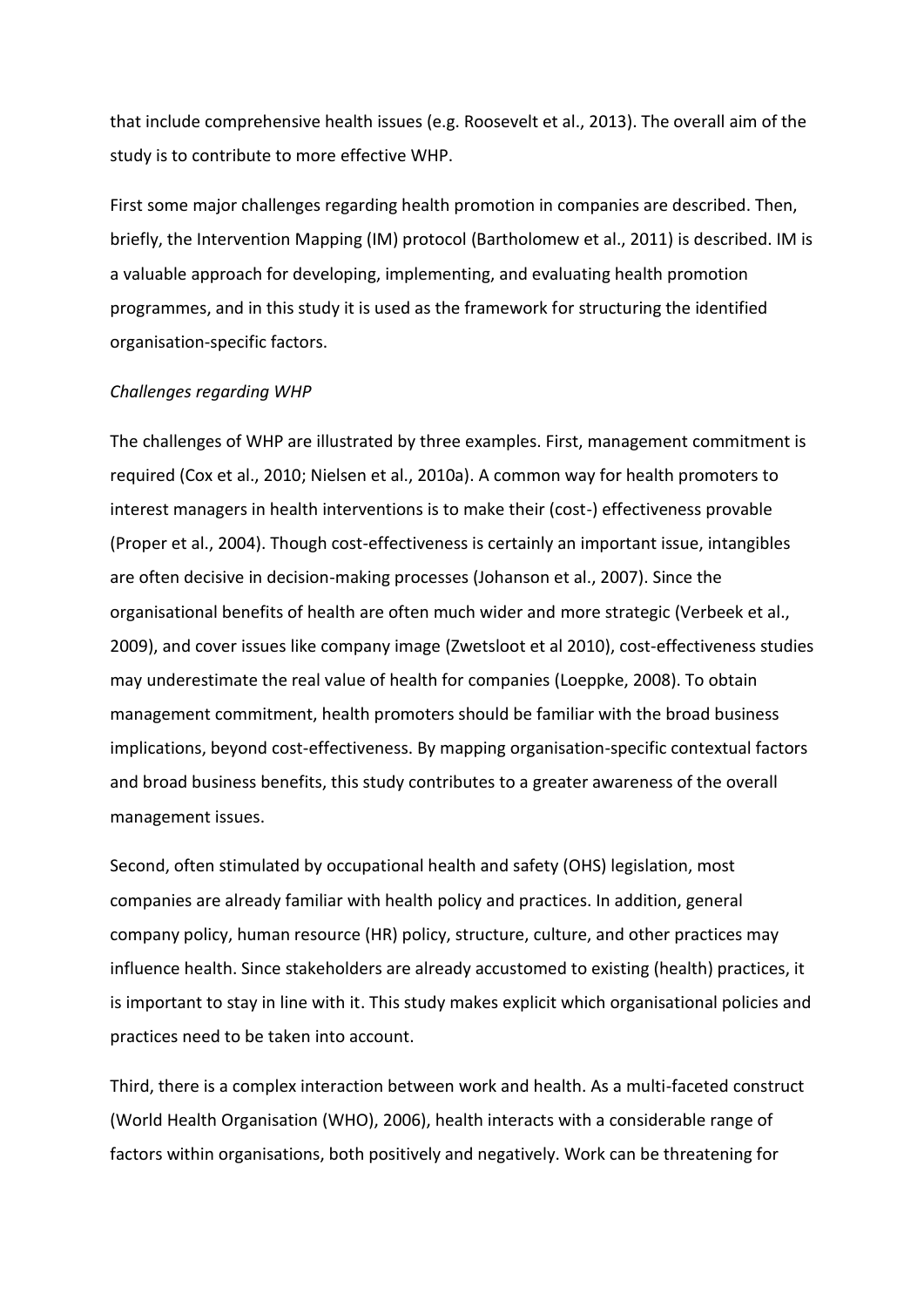health, as in hazardous work. Work can also be good for health: it provides structure, it may contribute to self-actualisation and learning (Hoeymans et al., 2012). It may also contribute to improved relatedness (Ryan and Deci, 2000) and social support (Karasek and Theorell, 1990). In addition, work aspects, such as work environment, business events, being busy after work and work stress, may both facilitate and inhibit health behaviours (Payne et al., 2013). Consequently, health interventions in companies may address a variety of needs. The defining of appropriate health needs in companies requires a broad view of the interaction between work and health. By making the relevant organisation-specific features explicit, this study encourages health promoters to take a broad organisation-specific view of health.

#### *IM*

IM (see Appendix 1; Bartholomew et al., 2011) is a six-step participative methodology for systematically developing, implementing, and evaluating health promotion programmes. Each step consists of several tasks. By using IM, health promoters are encouraged to combine relevant theories and practical evidence. IM maps the path from a recognised health need to the shared identification of solutions and improvements. IM is a useful planning framework for developing potentially effective interventions in several contexts (Brug et al., 2005), and it is also used in the work setting (e.g. Oude Hengel et al., 2010). Whereas the IM book emphasises the relevance of companies as a major health-promoting contexts, the IM protocol itself is general. An organisation-specific interpretation of IM is not yet available; however, given the complexity of WHP, it certainly makes sense to develop it. This study therefore examines organisation-specific criteria for use in IM procedures that are complementary to the general IM protocol.

#### Methods

#### *The Delphi procedure*

A Delphi procedure was used to identify organisation-specific factors. A panel of experts were asked to give their expert judgment on several organisation-specific factors, in two rounds. For the first round, an online questionnaire was developed, which included organisation-specific factors (see below). The experts were invited to participate by e-mail and given a login code. In the first round, they rated the relevance of several factors that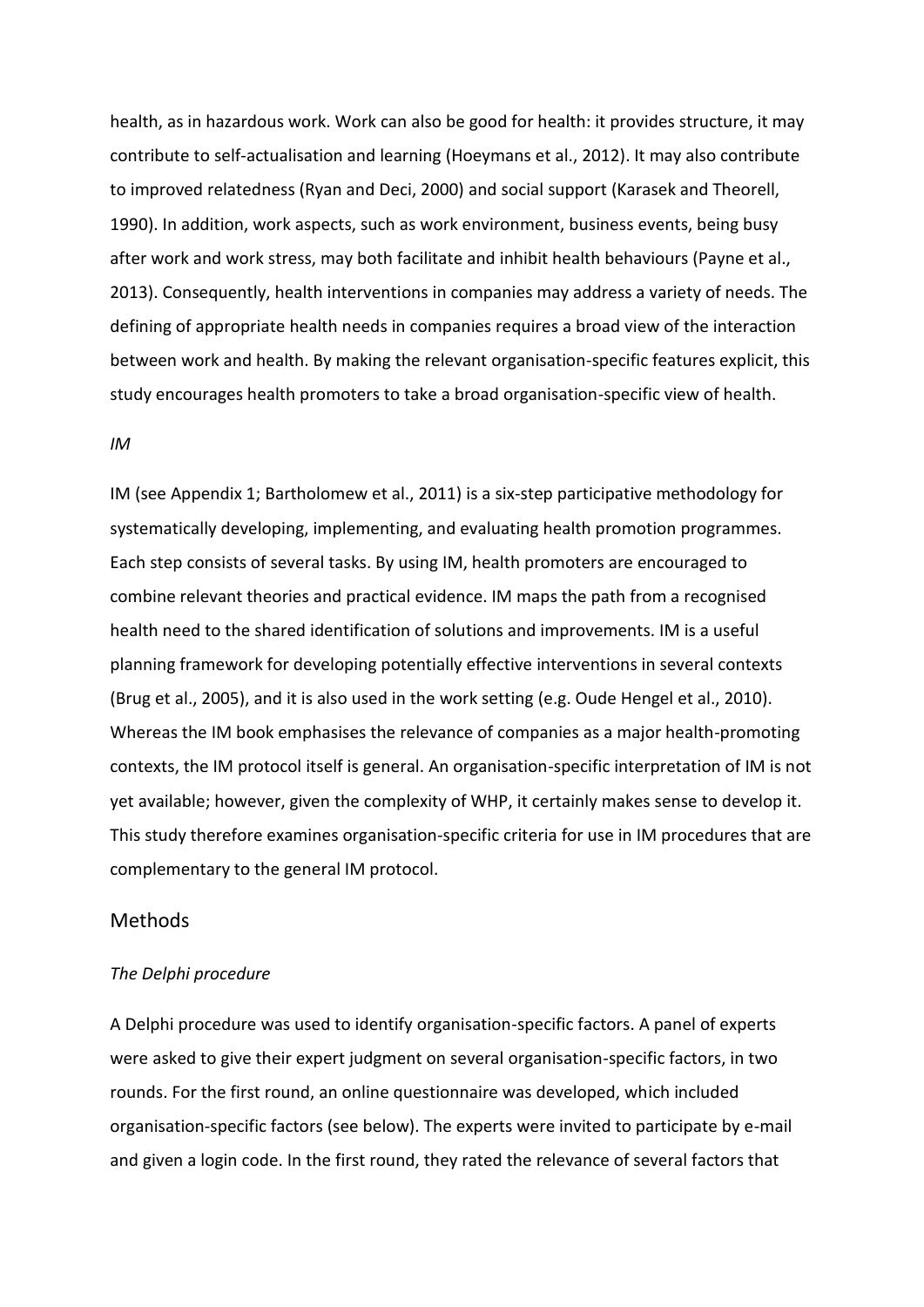they were given, but they were also asked to suggest additional relevant factors. In order to find consensus, the relevance ratings of the first round were statistically analysed (see below).

For the second round, a summary of the consensus and convergence of the first round was provided as feedback to the panel members. In this round, items about which there was no consensus and the additional items suggested in the first round were included. The experts were then asked (a) to argue those no-consensus scores, and (b) consider whether, given the feedback, they wanted to maintain or change their scores. The answers for the second round were also statistically analysed.

In the second round, only marginal revisions were made. Therefore, it was decided not to apply a third round. The qualitative arguments were very diverse, and used to conduct an indepth interpretation. The discussion section of this paper addresses some aspects of this.

#### *Development of the questionnaire with organisation-specific factors*

An initial list of relevant organisation-specific factors was derived from the vision of 'healthy work' of the European Network for Workplace Health Promotion (ENWHP, 2013), and from the principles of the WHO 'Healthy Workplace' model (Burton, 2010). Important aspects of the ENWHP vision include values and policies of decision makers within organisations, organisational culture, participation, leadership and management, work organisation, job security, quality of work environment, and personal health practice and lifestyle. Somewhat similarly, the WHO 'healthy workplaces' model identifies five keys to healthy workplaces: leadership commitment and engagement, involvement and participation of key stakeholders, business ethics and legality, comprehensive process of continuous improvement and sustainability and integration of health into other policies. However, the overall starting point of the 'Healthy Workplace' model is with the question: 'Why should companies invest in healthy workplaces?' Determining the broad business benefits, which include financial, ethical, and legal aspects (Verbeek et al., 2009) can provide clarity about this.

Derived from both perspectives, three main clusters of factors were identified for effective WHP: (a) adaptation to the external organisational context, (b) definition of the broad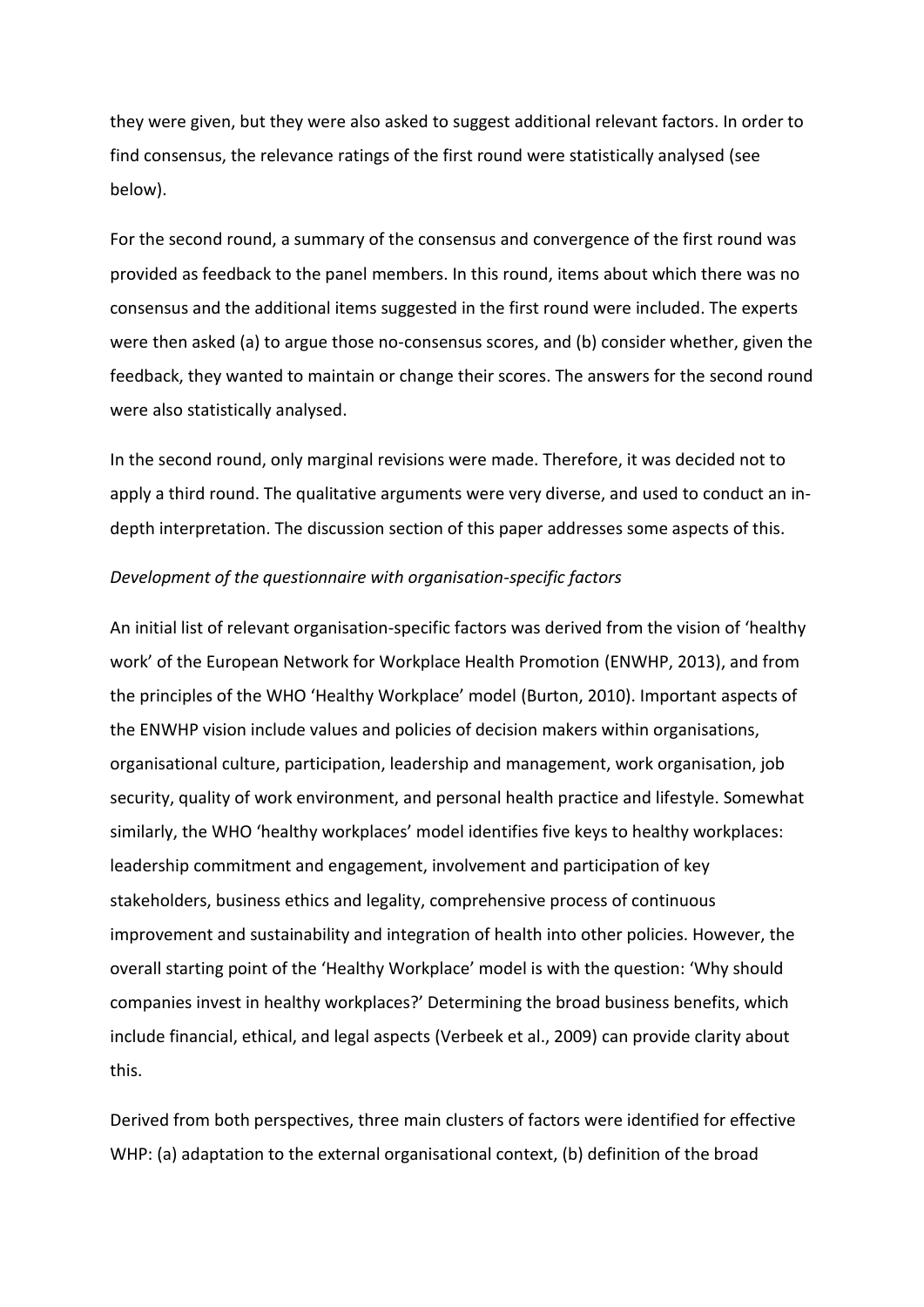business implications, and (c) adaptation to the internal business policy and practices. Matched to the three clusters, a draft questionnaire about potential relevant organisationspecific factors was produced by the authors based on their knowledge and practical experience as researchers and consultants in the field of OHS and quality (Tables 2 and 3 illustrate the factors included). Additionally, the authors reviewed the six IM steps and the associated tasks. Again, based on their knowledge and practical experience, the authors supplemented these IM steps with potentially relevant organisation-specific criteria (Table 5 illustrates the criteria included).

The draft questionnaire was piloted with a panel of 10 experts on public health, OHS, organisational quality, and management systems. The experts were asked to give their opinion about the content and the technical aspects of the online questionnaire. The comments resulted in a few changes to the questionnaire. The final version of questionnaire consisted of four parts:

- 1. *External organisational-contextual factors*: The experts were asked to rate the relevance of several company contextual factors (responses were on a 10-point scale from 1 = *not relevant at all* to 10 = *extremely relevant*). The experts were also asked how often, in their opinion, did these factors play an important role in practice  $(1 =$ *never*, 2 = *now and then*, 3 = *often*, 4 = *always*).
- 2. *Potential business benefits of health interventions:* The experts were asked which business benefits, in their opinion, are plausible and should be considered as an incentive for developing a health intervention in the work setting (ranging from  $1 =$ *not plausible at all* to 10 = *most plausible*).
- 3. *Internal business affairs:* The experts answered the question: 'To what extent do you agree that it is relevant to take into account the following internal business affairs when developing a health intervention in the work setting?' (on a 5-point scale ranging from 1 = *strongly disagree* to 5 = *strongly agree*). For this, the items were divided into three clusters of items covering internal business affairs; namely, company identity, internal policy, and organisational practice and habits. In addition, the experts were asked to indicate (as a percentage) the extent to which alignment between these three clusters of business affairs and the intervention would influence the effectiveness of the intervention.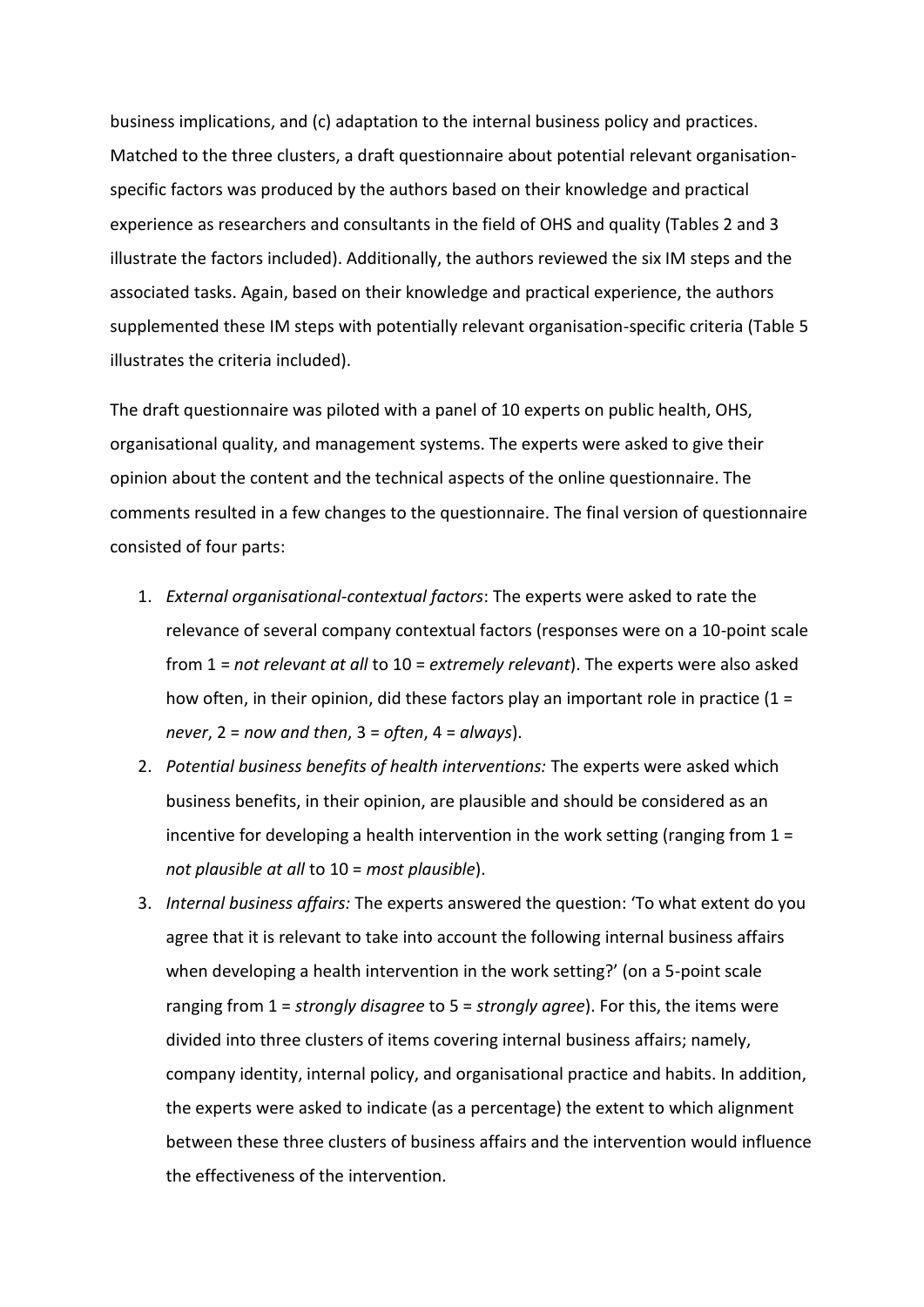4. Organisation-specific criteria relevant to IM procedures in the work setting (on a 10 point scale ranging from 1 = *not relevant at all* to 10 = *extremely relevant*).

## *Panel formation*

To meet the objectives of the study, it was aimed to include experts working on the intersection of health, work and organisations. In addition, it was aimed to include a proportional distribution of experts working in public health, occupational safety and health and workplace health; health policy makers; and experts working in the field of organisational development and management. As a result, 137 experts from the international network of the project team were invited. In total, 42 experts participated (response rate 31%). The data of experts who completed less than half the questionnaire were excluded from the data analyses  $(N = 2)$ , bringing the total number of participants included to 40. The participants who had completed the entire questionnaire in the first round (*N* = 37) were asked to complete the second round as well, which was done by 31. In the first round, the experts were asked to give their main fields of expertise (Table 1). Appropriate for the work at the intersection of several fields, the experts could indicate multiple areas, which makes the total number exceed 37.

| <b>Table 1.</b> Main fields of expertise of the respondents ( $N = 37$ )                                                                | N  |
|-----------------------------------------------------------------------------------------------------------------------------------------|----|
| <b>Public Health</b>                                                                                                                    | 12 |
| Occupational Health and Safety, including occupational physician or psychologists                                                       | 19 |
| <b>Workplace Health Promotion</b>                                                                                                       | 14 |
| Organisational management and development in workplace innovation, organisational<br>change and learning                                | 16 |
| Health promotion on the macro level (transitions of care sector, health insurances,<br>policy and system analyses, health communication | 8  |

*Note*: Multiple answers possible

## *Data processing*

*Determining consensus.* Medians and the interquartile ranges (IQRs) were used to define consensus. As IQRs of 2 or less on a 10-point scale, and 1 or less on a 5-point scale are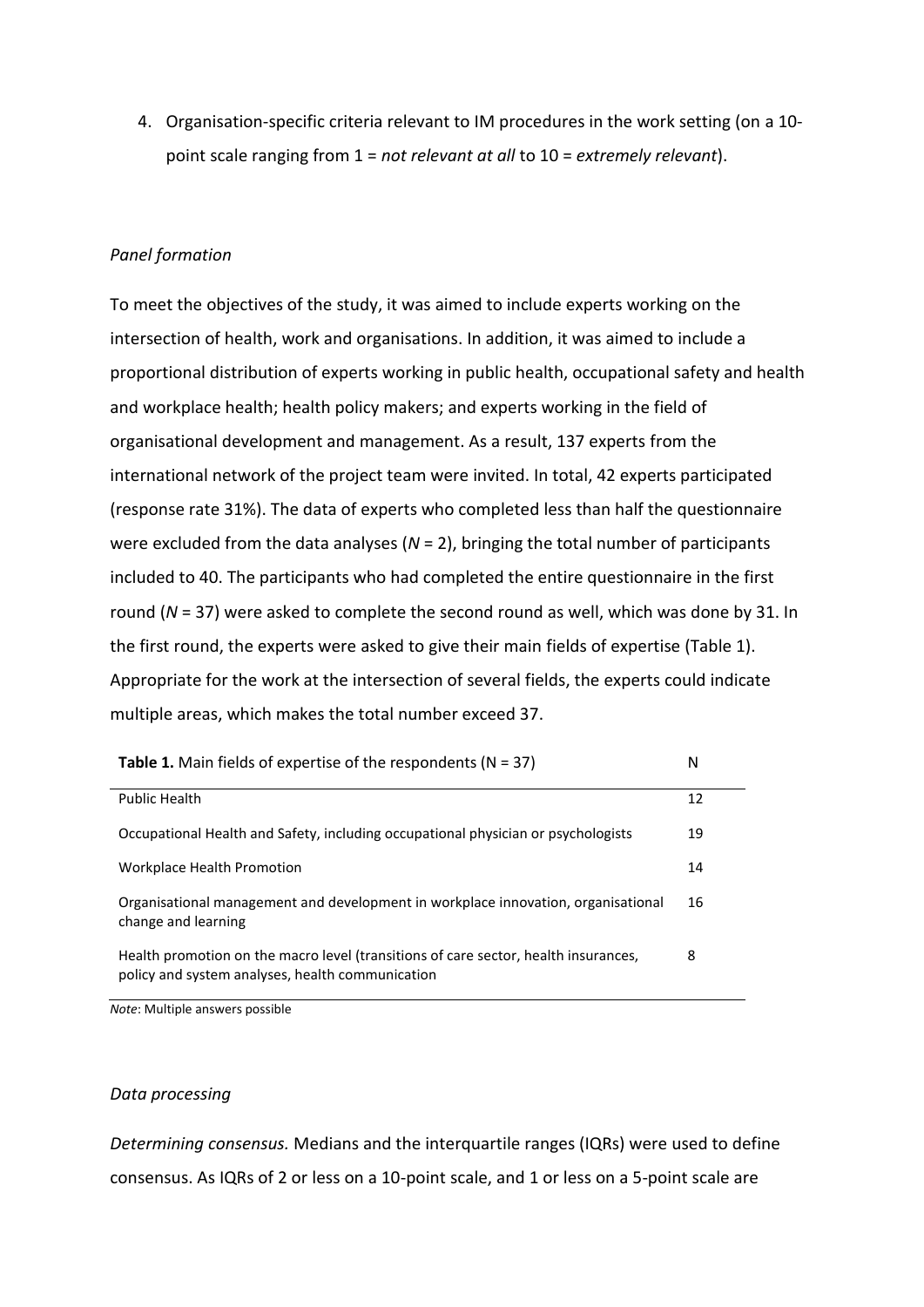suitable consensus indicators (Von der Gracht, 2012), the criteria for accepting consensus in this Delphi procedures were as follows:

- A median of at least 6, with an IQR of 2 or less for items with a 10-point scale
- A median of at least 3, with an IQR of 1 or less for items with a 4- or 5-point scale.

*Correlations.* Bivariate correlations were performed between the relevance of the external organisational-contextual factors and judgements of the frequency of when these factors are important in practice. As a significant correlation was found for almost all external contextual factors, except one (ageing workforce), it was decided to exclude the frequency judgement in further analyses.

*Defining components.* To facilitate the interpretation of the findings, a principal component analyses was performed for the external organisational-contextual factors, and for the business benefits. This component analyses was used indicatively, since the case-pervariable ratio was too low to ensure a priori significance of the factors loaded. We discussed the factors that were loaded in the project team and, despite this limitation, decided to use it for the classification of factors. For internal business affairs, three categories were already defined when the questionnaire was devised (company identity, internal policy and organisational practice). This classification was maintained in the data processing.

*Converting the consensus factors into tasks: 'Organisational Mapping'.* To facilitate the use of the organisation-specific factors, the factors for which consensus was reached were converted into tasks in accordance with the IM methodology. For this, the clusters arising from the different components of external organisation-contextual factors and business benefits, and the classification used for the internal business affairs were presented as tasks (see Table 4, where the underlying factors are shown as examples of each task). To stay in line with the IM methodology, the organisation-specific features and tasks were, as a whole, termed 'Organisational Mapping'.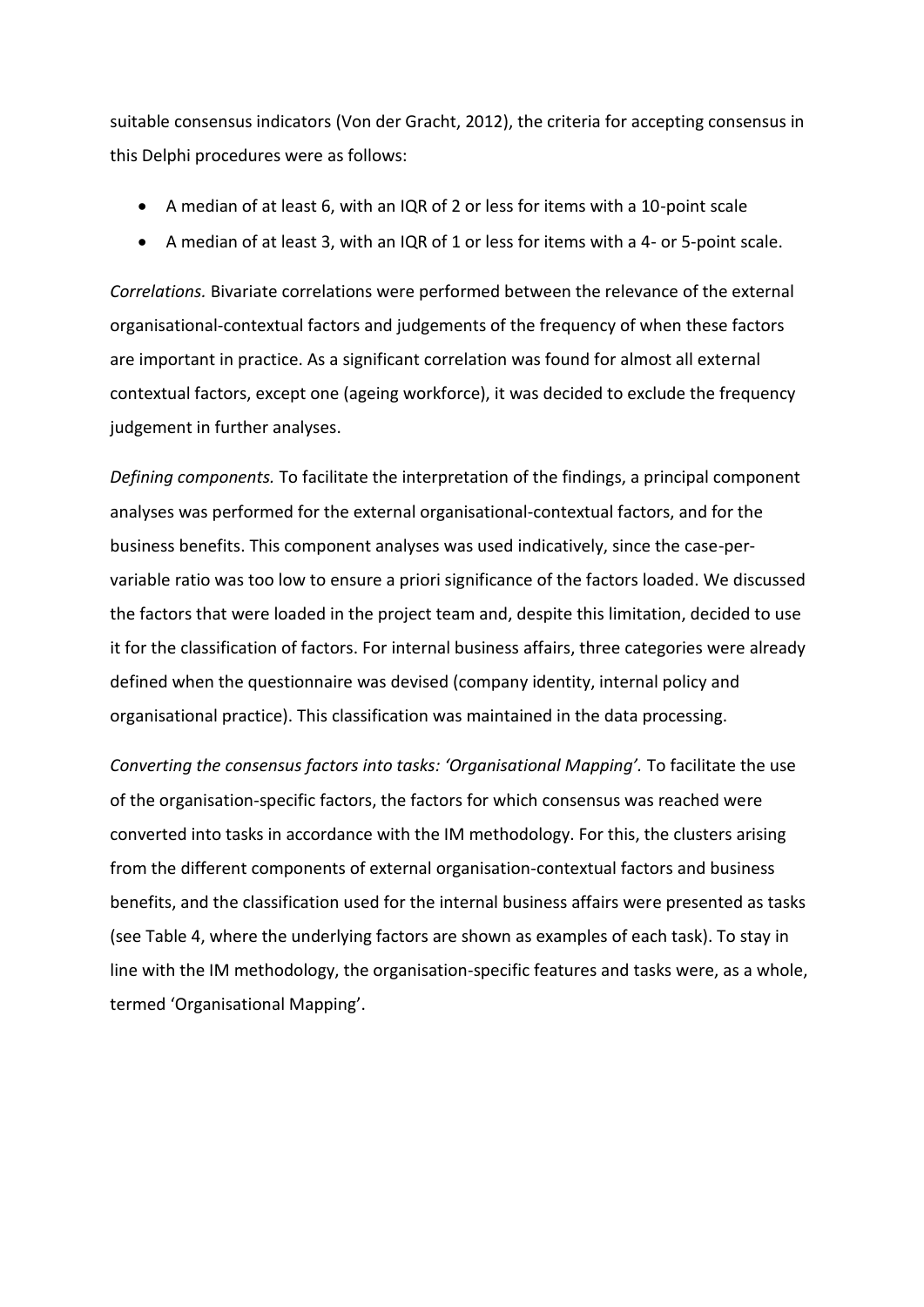## Results

Table 2 presents the external organisational-contextual factors, as well as the business benefits on which consensus was reached, divided into the clusters. No consensus was reached on the following external organisational-contextual factors: the diversity of the workforce, increasing informal care given by employees, double income households, increasing use of information and communication technology (ICT), the yearning for sustainability by clients and society, the 24/7 economy, working in network organisations, and 'welfare diseases' entering the workforce. Regarding the business benefits, no consensus was reached on lower premiums for health insurances, and lower premiums for social security.

Table 3 presents the internal business affairs on which consensus was reached. No consensus was reached on adjustment to the communication policy within the company.

The majority of the respondents agreed on the statement that the effectiveness of the intervention would be influenced by the alignment between the health intervention and (a) the company identity (72%), (b) the internal policy (75%), and (c) organisational practice and habits (79%).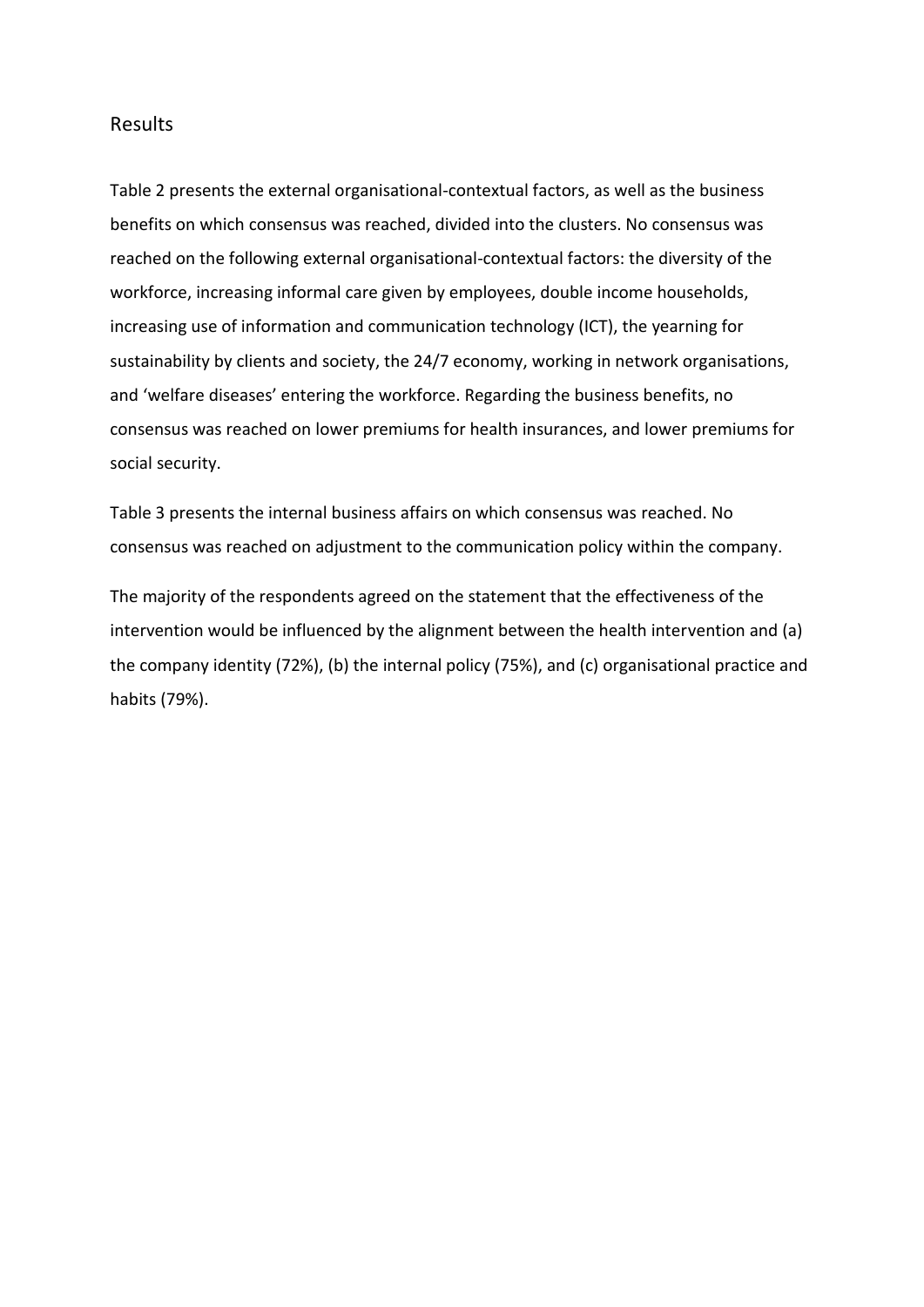| Relevance of external organisational-        |                                                                     | Identified factors for which consensus was<br>Median (IQR) |              |
|----------------------------------------------|---------------------------------------------------------------------|------------------------------------------------------------|--------------|
| contextual factors (1 = not relevant at all, |                                                                     | reached                                                    |              |
|                                              | $10 = extremely relevant$ )                                         |                                                            |              |
| a)                                           | Internal labour matters related to                                  | Shift from physical to mental load                         | $7.0(6-8)$   |
|                                              | societal changes                                                    | Increasing sedentary work                                  | $7.5(6-8)$   |
|                                              |                                                                     | Ageing workforce                                           | $8.0(7-9)$   |
|                                              |                                                                     | Increase of precarious work                                | $7.0(6-8)$   |
| b)                                           | Interaction with the wider                                          | The (competitive) market situation                         | $7.0(6-8)$   |
|                                              | environment                                                         | Globalization, internationalization                        | $6.0(5-7)$   |
|                                              |                                                                     | Yearn for vitality from the society as a<br>whole          | $7.0(5-7)$   |
| c)                                           | <b>Business continuity</b>                                          | Economic perspective                                       | $7.0(6-8)$   |
|                                              |                                                                     | <b>Expected labour shortage</b>                            | $7.0(6-8)$   |
|                                              |                                                                     |                                                            |              |
|                                              | Plausible business benefits $(1 = not relevant)$                    | Identified factors for which consensus was                 | Median (IQR) |
|                                              | at all, 10 = extremely relevant)                                    | found                                                      |              |
| a)                                           | Company identity, and collective                                    | Contribution to organisational efficacy                    | $7.0(6-8)$   |
|                                              | organisational functioning                                          | Contribution to embed ethical values<br>within the company | $7.0(6-8)$   |
|                                              |                                                                     | Evolvement for capacity for innovation                     | $7.0(6-8)$   |
|                                              |                                                                     | and creativity                                             |              |
|                                              |                                                                     | Contribution to company atmosphere                         | $8.0(7-8)$   |
|                                              |                                                                     | Evolvement of cooperation and<br>participation             | $7.0(6-8)$   |
|                                              |                                                                     | Contribution to company image                              | $8.0(7-8)$   |
|                                              |                                                                     | Evolvement of organisational learning and<br>development   | $7.0(6-8)$   |
|                                              |                                                                     | Being an attractive employer                               | $8.0(6-8)$   |
|                                              |                                                                     |                                                            |              |
| b)                                           | Self-regulatory processes, and<br>interaction between employees and | Evolvement of self-regulation processes<br>among employees | $7.0(6-8)$   |
|                                              | the environment                                                     | Increase of vitality and resilience of<br>employees        | $8.0(7-9)$   |
|                                              |                                                                     | Better external orientation, creativity,                   | $8.0(7-9)$   |
|                                              |                                                                     | customer orientation<br>Improvement of leadership style    |              |
|                                              |                                                                     |                                                            | $6.0(5-7)$   |
| c)                                           | Efficiency and cost reduction, including                            | Sick leave reduction                                       | $8.0(7-9)$   |
|                                              | improved employees' workability and                                 | Reduction of failure costs and disruption                  | $7.0(6-8)$   |
|                                              | employability                                                       | to production                                              |              |
|                                              |                                                                     | Increase of workability and employability                  | $8.0(7-8)$   |
|                                              |                                                                     | Evolvement of employee engagement and                      | $8.0(7-9)$   |
|                                              |                                                                     | motivation                                                 |              |

**Table 2.** Relevant external organisational-contextual factors and business benefits for which consensus was reached.

IQR: Interquartile range.

Consensus in the first round (roman type) or second round (italic type) is presented by the median and IQR scores.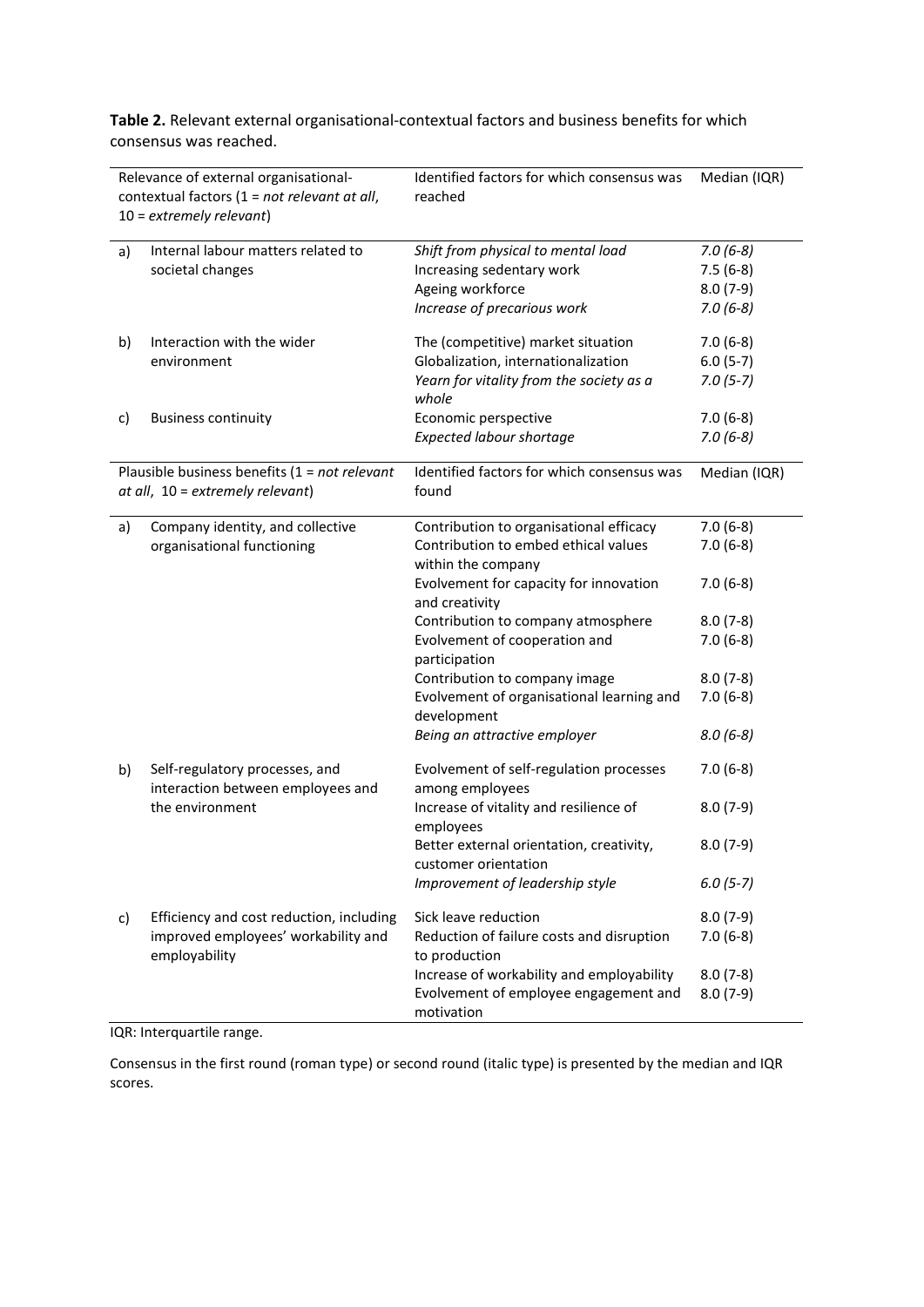| Internal business affairs $(1 = strongly$<br>$disagree, 5 = strongly agree)$ |                                    | Identified factors for which consensus was<br>reached       | Median (IQR) |
|------------------------------------------------------------------------------|------------------------------------|-------------------------------------------------------------|--------------|
| a)                                                                           | Company identity                   | Mission statement, vision                                   | $5.0(4-5)$   |
|                                                                              |                                    | Core values                                                 | $5.0(4-5)$   |
|                                                                              |                                    | Person-organisational fit                                   | $4.0(3-4)$   |
| b)                                                                           | Internal policy                    | Health policy, like Workplace Health                        | $5.0(4-5)$   |
|                                                                              |                                    | Promotion/OHS policy                                        |              |
|                                                                              |                                    | HR policy                                                   | $5.0(4-5)$   |
|                                                                              |                                    | Corporate Social Responsibility policy                      | $4.0(4-5)$   |
|                                                                              |                                    | Competence management                                       | $4.0(3-4)$   |
| c)                                                                           | Organisational practice and habits | Organisational structure                                    | $4.0(4-5)$   |
|                                                                              |                                    | Organisational culture (espoused and<br>actual experienced) | $5.0(4-5)$   |
|                                                                              |                                    | Work organisation                                           | $5.0(4-5)$   |
|                                                                              |                                    | Accountability                                              | $4.0(4-5)$   |
|                                                                              |                                    | Key performance indicators                                  | $4.0(4-5)$   |
|                                                                              |                                    | Leadership style                                            | $4.0(4-5)$   |
|                                                                              |                                    | Formal and informal decision making<br>processes            | $4.0(4-5)$   |
|                                                                              |                                    | Organisation of participation in change<br>processes        | $4.0(4-5)$   |
|                                                                              |                                    | Internal developments and changes                           | $4.0(4-5)$   |
|                                                                              |                                    | Lessons learned from previous health<br>interventions       | $5.0(5-5)$   |
|                                                                              |                                    | Values and interests of internal<br>stakeholders            | $5.0(4-5)$   |

**Table 3.** Relevant internal business affairs on which consensus was reached

IQR: Interquartile range; OHS: Occupational Health and Safety; HR: Human Resource.

Consensus in the first round (roman type) or second round (italic type) is presented by the median and IQR scores.

Table 4 presents the tasks according to the steps of 'Organisational Mapping'.

Table 5 presents the additional organisation-specific IM criteria on which consensus was reached. The findings show that the organisation-specific context plays an important role at every step of the IM procedure. No consensus was reached on the following:

- Address interactions between individual and organisational change objectives (Step 2)
- Review programme objective with all relevant stakeholders, at least management and employees (Step 3)
- Identify relevant organisational change theories (Step 3)
- Use of organisational and change theories for the process evaluation (Step 6).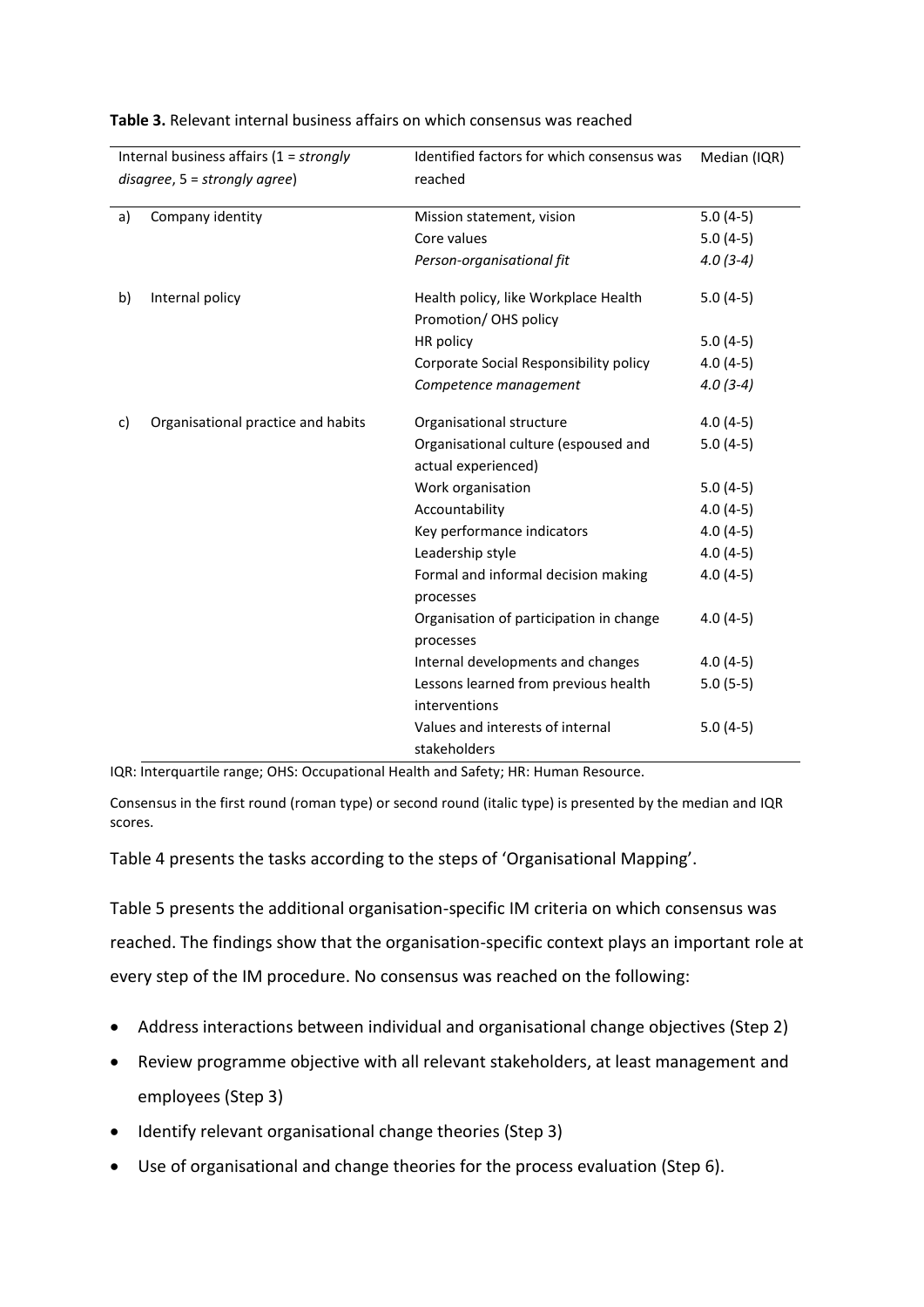|    | Steps of 'Organisational Mapping'                    | Tasks                                                                                                                                                                                                                                                                                                                                                                                                                                                                                                                                                                                                                                                                                                                                                                                        |
|----|------------------------------------------------------|----------------------------------------------------------------------------------------------------------------------------------------------------------------------------------------------------------------------------------------------------------------------------------------------------------------------------------------------------------------------------------------------------------------------------------------------------------------------------------------------------------------------------------------------------------------------------------------------------------------------------------------------------------------------------------------------------------------------------------------------------------------------------------------------|
| a) | Adjustment to the external<br>organisational context | State internal labour matters related to societal changes,<br>$\bullet$<br>such as ageing workforce, increasing sedentary work, shift<br>from physical to mental work, and the increase of<br>precarious work<br>State the interaction with the wider environment, such as<br>globalization and internationalization, the (competitive)<br>market situation, and the yearn for vitality from the society<br>as a whole<br>State business continuity by aspect as the economic<br>$\bullet$                                                                                                                                                                                                                                                                                                   |
| b) | Defining the broad business<br>benefits              | perspective, and the potential labour shortage<br>State the effects on company identity and collective<br>$\bullet$<br>organisational functioning (organisational efficacy,<br>embedding values, evolvement of innovative capacity,<br>cooperation and participation, company image,<br>organisational learning and development, improvement of<br>leadership style, being an attractive employer)<br>State the effects on self-regulatory processes, and<br>interaction between employees and the environment<br>(external and customer orientation, vitality and resilience,<br>self-regulation)<br>State the effects on efficiency and cost reduction (due to<br>$\bullet$<br>less sick leave, less failure disruptions, and improved<br>employees' workability, employability, and work- |
| c) | Alignment with internal business<br>affairs          | engagement)<br>Assure alignment with the company identity (mission<br>$\bullet$<br>statement, core values, recent history, and person-<br>organisation fit)<br>Assure alignment with internal business policy (health, HR,<br>CSR, organisational learning and development policies, and<br>competence management)<br>Assure alignment with organisational practice and habits<br>$\bullet$<br>(organisational structure, culture, work organisation,<br>accountability, Key Performance Indicators, leadership<br>style, decision making processes, participation in change<br>processes, internal developments and changes, lessons<br>learned from previous health interventions, values and<br>interests of internal stakeholders)                                                       |

**Table 4** Identified tasks based on the relevant organisation-specific factors for which consensus was reached

HR: human resource; CSR: corporate social responsibility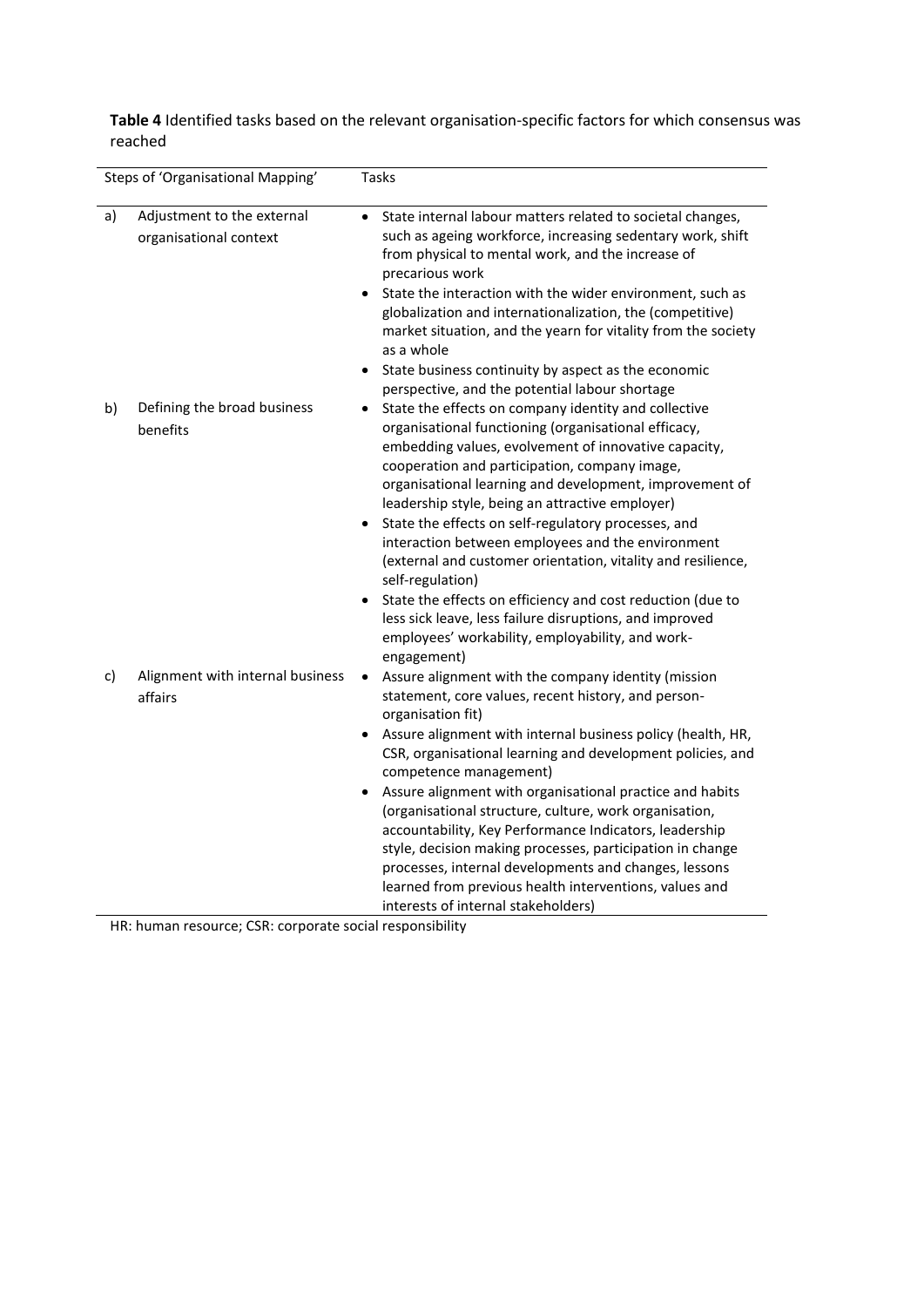|                | IM steps                                      | Additional organisation-specific criteria                                                                                                              | Median (IQR) |
|----------------|-----------------------------------------------|--------------------------------------------------------------------------------------------------------------------------------------------------------|--------------|
| 1              | Needs assessment                              | The planning group should consist of at least management and employees,<br>$\bullet$<br>including decision making authority;                           | $9.0(8-10)$  |
|                |                                               | Ensure participation of management and employees throughout the whole<br>$\bullet$                                                                     | $9.0(8-10)$  |
|                |                                               | process;<br>Establish the broad business needs;                                                                                                        | $8.0(8-9)$   |
|                |                                               | $\bullet$<br>Include subjective health needs and values, besides objective health issues<br>$\bullet$                                                  | $7.0(6-7)$   |
|                |                                               | Analyse company specific documents and information;<br>$\bullet$                                                                                       |              |
|                |                                               | Search for synergy between health program, organisational needs and<br>$\bullet$<br>development;                                                       | $7.0(6-8)$   |
|                |                                               | State the expected health and business benefits, and its reciprocity;<br>$\bullet$                                                                     | $8.0(8-9)$   |
|                |                                               | Confirm the program goals by management;<br>$\bullet$                                                                                                  | $8.0(7-9)$   |
|                |                                               | Confirm the program goals by employees' representatives<br>$\bullet$                                                                                   | $9.0(8-10)$  |
|                |                                               |                                                                                                                                                        | $9.0(8-9)$   |
| $\overline{2}$ | The definition of                             | State the desired change for employee and organisational collective behaviour.                                                                         | $8.0(7-9)$   |
|                | program objectives                            | Verify the relevance of individual and organisational change from an health<br>$\bullet$<br>and a business perspective                                 | $8.0(7-9)$   |
|                |                                               | Define individual performance objectives on employee level<br>$\bullet$                                                                                | $8.0(7-8)$   |
|                |                                               | Define the organisational performance objective<br>$\bullet$                                                                                           | $8.0(7-9)$   |
|                |                                               | Consider development or changes in physical and social work conditions<br>$\bullet$                                                                    | $8.0(8-9)$   |
|                |                                               | Consider development or changes in work content or work processes<br>$\bullet$                                                                         | $8.0(7-9)$   |
|                |                                               | Consider development or changes in organisational structure and/ or culture<br>$\bullet$                                                               | $8.0(7-9)$   |
|                |                                               | Consider development or changes in interpersonal relational processes like<br>$\bullet$<br>leadership and communication                                | $8.0(7.5-9)$ |
|                |                                               | Engage relevant stakeholders to ensure their support to create a matrix of<br>$\bullet$<br>change objectives                                           | $8.0(7-9)$   |
|                |                                               | Create matrices of change objectives on individual and organisational level and<br>$\bullet$                                                           | $8.0(7-9)$   |
|                |                                               | tune with other organisational change processes<br>Ensure that change objectives correspond with other organisational processes<br>$\bullet$           | $8.0(7-9)$   |
| 3              | Selection of theory-                          | Tune program ideas with other organisational developments<br>$\bullet$                                                                                 | $8.0(7-9)$   |
|                | based intervention                            | State learning experiences from earlier health interventions<br>$\bullet$                                                                              | $8.0(7-9)$   |
|                | methods and practical<br>strategies to change | Ensure program methods do not conflict with organisational context and<br>$\bullet$<br>developments                                                    | $8.0(7-9)$   |
|                | (determinants) of<br>health-related           | Identify opportunities to embed health program aspects within regular<br>activities                                                                    | $9.0(8-9.5)$ |
|                | behaviour                                     | Assure commitment of management and employees for the strategies chosen                                                                                | $9.0(8-10)$  |
|                | The production of<br>program components       | Customise program materials to company standards                                                                                                       | $8.0(6-8)$   |
| 5              | The anticipation of<br>program adaptation,    | Identify internal role models and state how they can help to implement the<br>$\bullet$<br>health program                                              | $8.0(7-8.5)$ |
|                | implementation and<br>sustainability          | Identify external adopters and implementers and state how they can help to<br>$\bullet$<br>implement the health program                                | $8.0(7-9)$   |
|                |                                               | Identify ambassadors who can contribute to enthusiasm of a critical mass of<br>$\bullet$<br>persons within the company committed to the health program | $8.0(7.5-9)$ |
|                |                                               | Ensure making use of company channels, meetings and procedures<br>$\bullet$                                                                            | $8.0(8-9)$   |
| 6              | The anticipation of<br>process and effect     | Write the effect evaluation by using the health and business needs defined for<br>$\bullet$<br>the program                                             | $8.0(7-8.5)$ |
|                | evaluation.                                   | Evaluate both the health and business objectives<br>$\bullet$                                                                                          | $8.0(7-9)$   |
|                |                                               | Ensure evaluating the effects on internal business affairs<br>$\bullet$                                                                                | $7.0(7-9)$   |
|                |                                               | Ensure indicators to be easily incorporated in the common steering<br>$\bullet$<br>mechanisms of the company                                           | $8.0(7-9)$   |
|                |                                               | Consider the use of existing monitoring instruments, such as employee<br>$\bullet$<br>satisfaction surveys                                             | $8.0(7-9)$   |
|                |                                               |                                                                                                                                                        |              |

|  |  |  | Table 5. Additional organisation-specific criteria for which consensus was reached |
|--|--|--|------------------------------------------------------------------------------------|
|--|--|--|------------------------------------------------------------------------------------|

IM: Intervention Mapping; IQR: Interquartile Range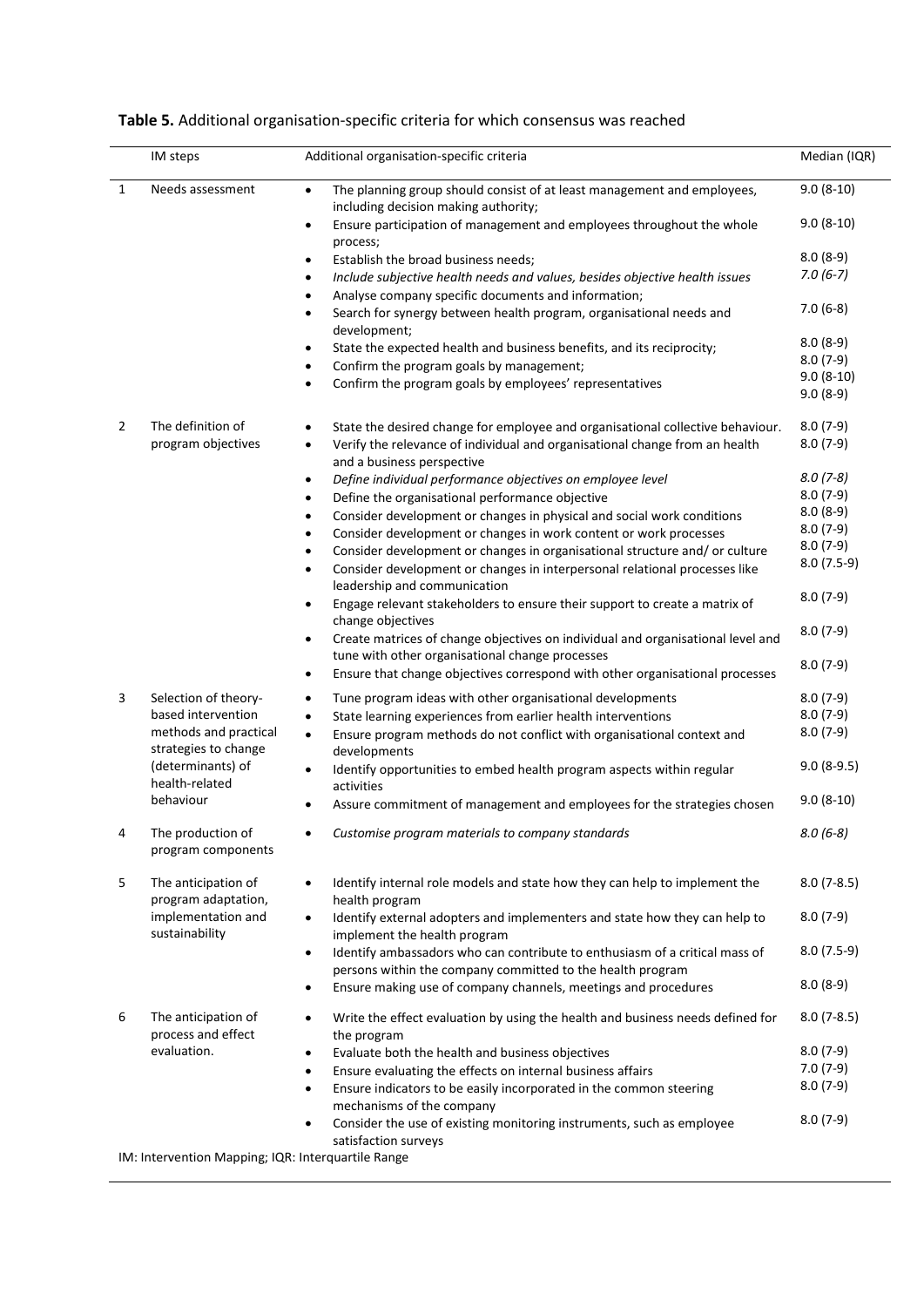## **Discussion**

In this study, a Delphi procedure was conducted to determine what organisation-specific factors are relevant to WHP. The overall aim was to contribute to the need for more effective WHP (Cox et al., 2010; Nielsen et al., 2010a). This study builds on the indicated necessity for optimal adjustment to the organisation-specific contextual factors (Oude Hengel et al., 2011), and for alignment with company policy (Durlak and DuPre, 2008). It adds to the current knowledge by showing *what* specific organisational-contextual factors are relevant to WHP and *how* these can be used in practice.

#### *The means of organisations-specific factors for interventions*

The identified relevant categories for health promotion in organisations largely correspond to the factors determined for the successful implementation of WHP (Durlak and DuPre, 2008; Wierenga et al., 2012). Though traditionally referred to a sequential, intervention development and implementation are at the very least are interwoven, especially in more complex innovations such as health promotion. Arguably, adaptation to external factors, adjustment to internal factors and involving the broad concerns of all stakeholders may be seen as three generic factors for potential meaningful intervention development and implementation processes. A more integrated approach for intervention development, application, implementation and evaluation is likely useful and should be addressed in further empirical studies. It is conceivable that these factors are more broadly applicable, beyond the health objectives, for example, for interventions aimed at cultural change, implementing of knowledge management or safety at work. However, this has to be confirmed in future research.

## *Practical implications*

A strength of this study is that it gives practical guidelines for assessing organisational needs before planning and implementing health intervention. It supports the a broad business value of health (Loeppke, 2008), which goes beyond cost-effectiveness. This may increase the commitment of managers and other stakeholders to health interventions, and may provide further opportunities to search actively for parallel interest for WHP. To facilitate its practical application, the identified factors were converted into tasks and steps by the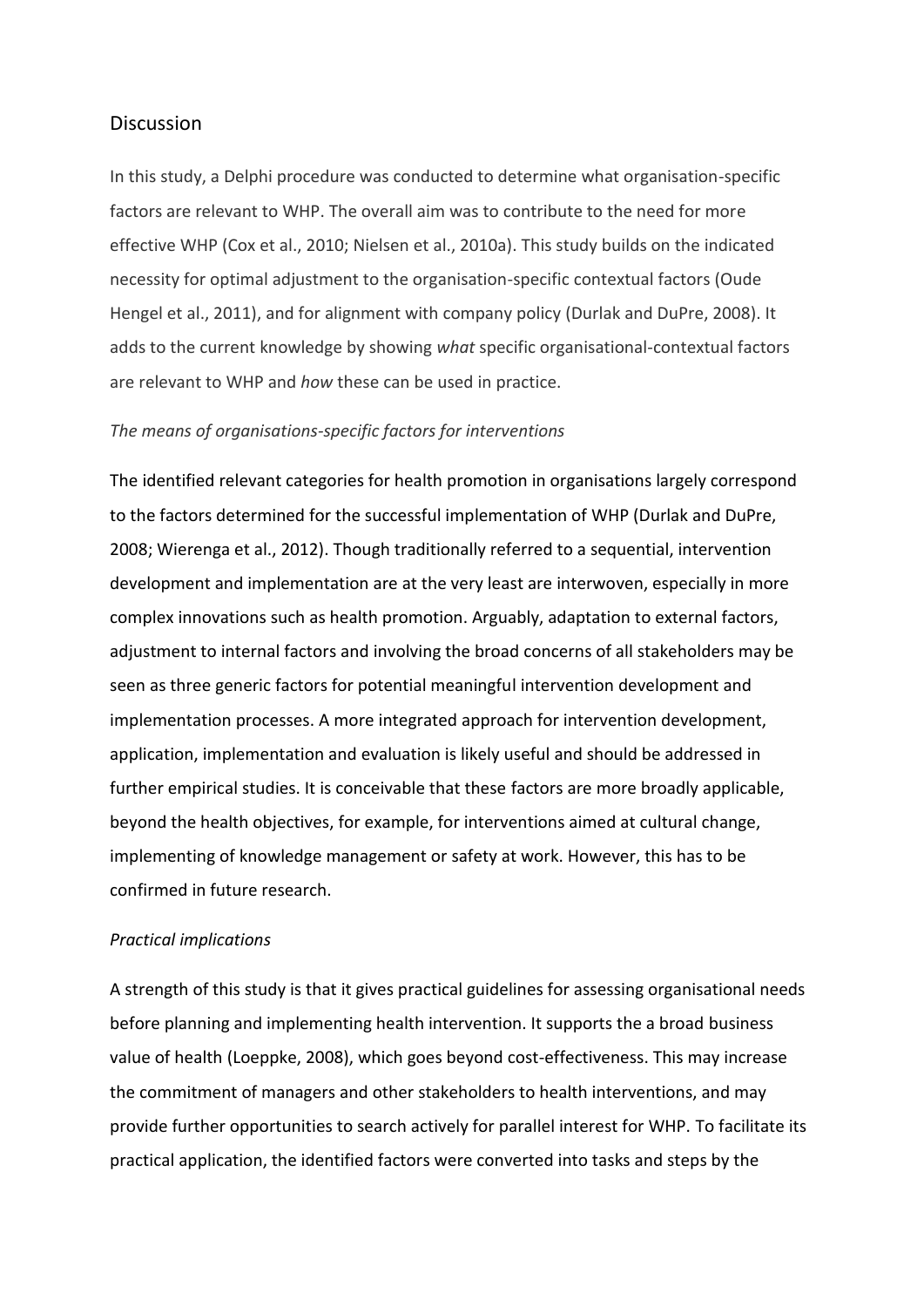process of 'Organisational Mapping'. In practice, these tasks should be further explored rather than simply used as a checklist. The tasks included generally relevant overall factors, often with underlying recognisable examples given by the experts themselves. For instance, examples of 'people not connected due to overregulation', and 'conflicts between employees' given by the experts will be recognisable to many, but they are particularly the expressions of the structure and work organisation, and the social work-climate, respectively. To avoid an over-complicated methodology, these examples were not included as factors. 'Organisational Mapping' is described at a more generic level, while for each practical application, it might be relevant to go into more detail.

It seems logical to address the relevant organisation-specific factors at a preparatory stage before starting the development process for an intervention. Subsequently, the organisation-specific mode of IM can be used at each step of the planning process. However, from an organisational change point of view, 'Organisational Mapping' can be an intervention in itself. A broad and shared exploration of the organisational context and health-influencing factors by relevant stakeholders is likely to contribute to a joint vision of the relevance of health. By this means, a common mind-set on the relevance of health may be developed, which is an important step towards continuous attention to health within the company (Van Scheppingen et al 2012). In addition, 'Organisational Mapping' fits into community approaches, where seeking common ground and mobilising leadership and participation are central (Wendel et al., 2009). Just as community approaches are meant to sustain the embedding of health within contexts, so 'Organisational Mapping' potentially supports the sustainable embedding of health within companies. Application in practice and careful evaluation are required to investigate the implications of 'Organisational Mapping' and its effectiveness.

#### *Consensus and no-consensus factors*

Consensus was reached for many factors, that is, for external organisational-contextual factors, for business benefits and for internal business affairs. A closer look at some of the factors for which no consensus was reached seems useful as well. For example, the medians for external organisational-contextual factors such as double income households, employees giving more informal care and the increase of the use of ICT were all below five,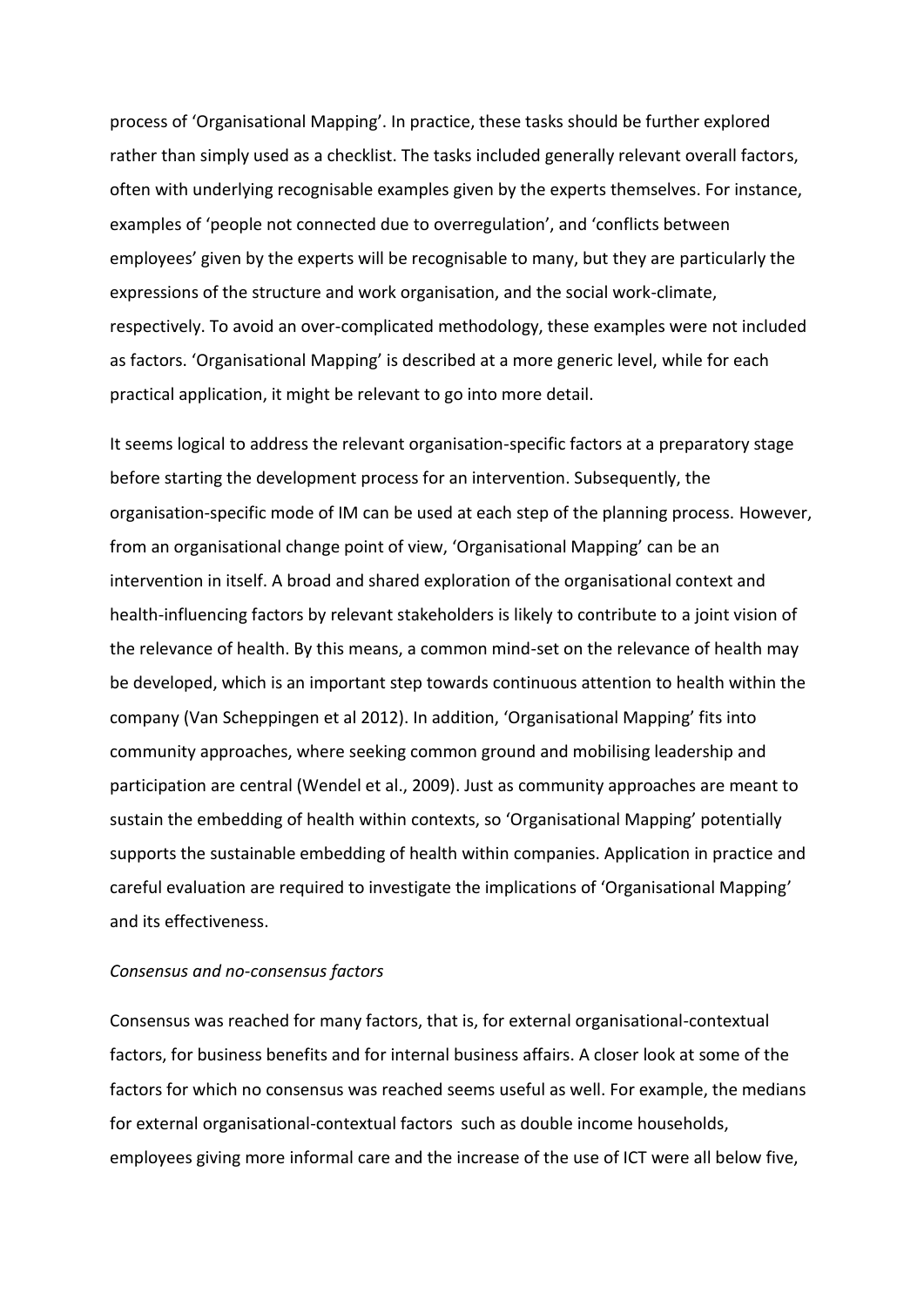indicating the factors to be of low relevance for health intervention in organisations. For other factors, such as the diversity of the workforce, and the yearn for sustainability, the experts did not agree on the level of relevance. Some experts stated these factors as a given, but not decisive for health interventions. In addition, experts argued these factors to be relevant for multinationals, but not so much for small and medium enterprises (SMEs). Regarding the business benefits, no consensus was reached about lower premiums for health insurance and social security. These benefits, of course, largely depend on the national social security system. As this panel was an international group of experts, each with their own frame of reference, it is easy to understand why there was no consensus. In countries where health has a direct effect on insurance premiums, it still makes sense to include this business benefit in IM procedures.

#### *Limitations*

The study has a number of limitations that must be considered when interpreting the results. The questionnaire used in this study was quite extensive, even for the experts who were invited. By using different scales, and incorporating reverse questions, it was attempted to avoid common method variance, but the occurrence of such variances cannot be completely ruled out. The participants of this study represented several scientific fields. It would be interesting to investigate any differences in the relevance ratings of the different expert groups. As each expert group should consist of 20 persons at least (Von der Gracht, 2012), it was not possible here to break down the results by field of expertise. In this case, the total expert panel was well above the number necessary to mitigate the risk of excessive influence of individual panel members (Von der Gracht, 2012). However, it remains a limited group, in which responses have a relatively large impact on the results. Also representativeness cannot be guaranteed. This may have affected the results, although knowledge and experience of panel members in a Delphi procedure are more relevant than the representativeness of the group (Reavley et al., 2012).

## Conclusion

In this study relevant organisation-specific factors for health interventions in companies are identified and converted into an 'Organisational Mapping' process. As experts from both health science and organisational science were consulted, the relevant factors identified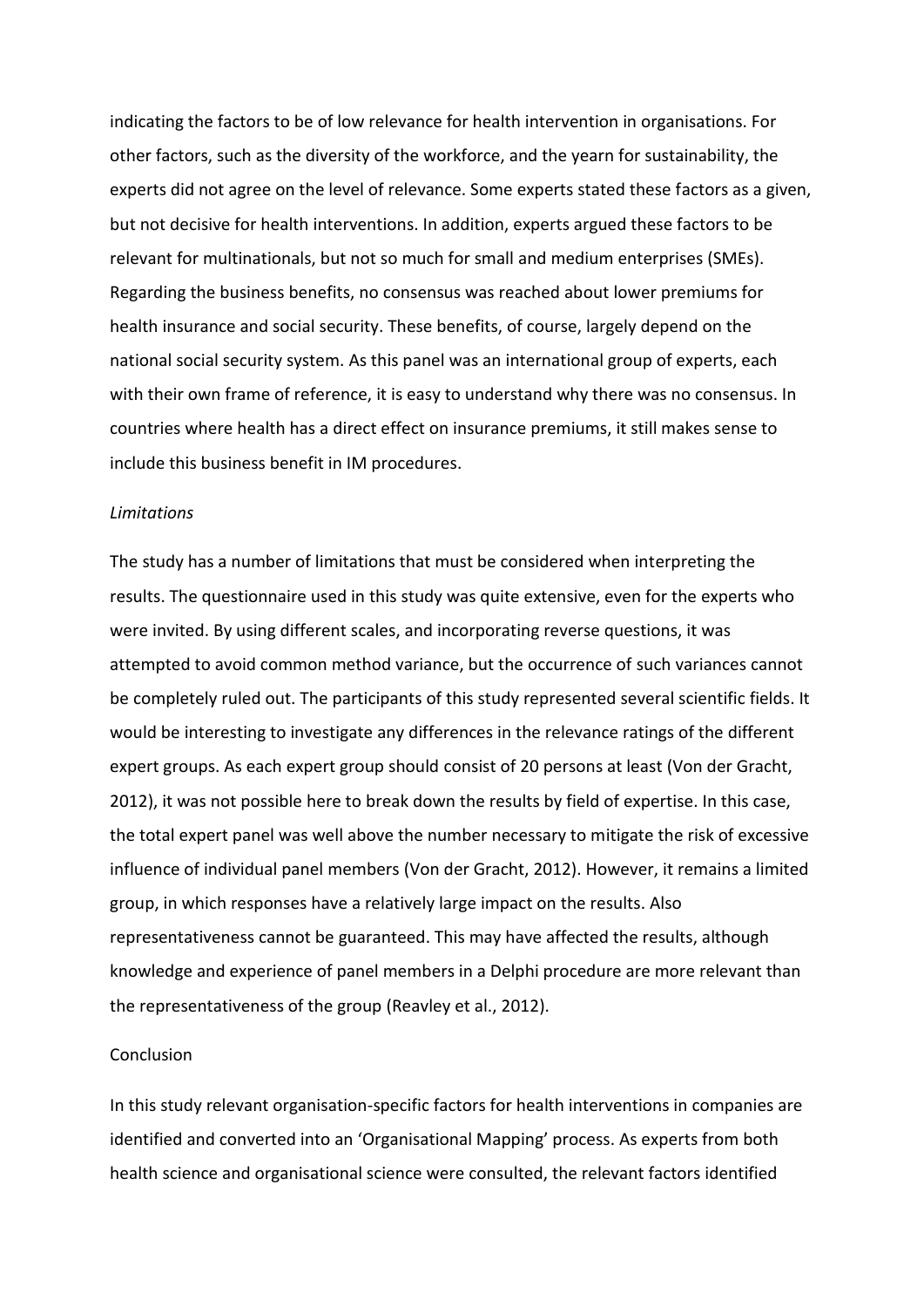should be recognisable and valuable to both fields. By this, 'Organisational Mapping' may serve a dual (health and business) interest, which is likely to contribute to the sustained attention to health in companies. A systematic use of these factors is likely to contribute to more effective health promotion, although this have to be confirmed in empirical studies.

Declaration of conflicting interests

The authors declare to have no conflicting interests.

Funding

Funding for this research was from Nuts Fund OHRA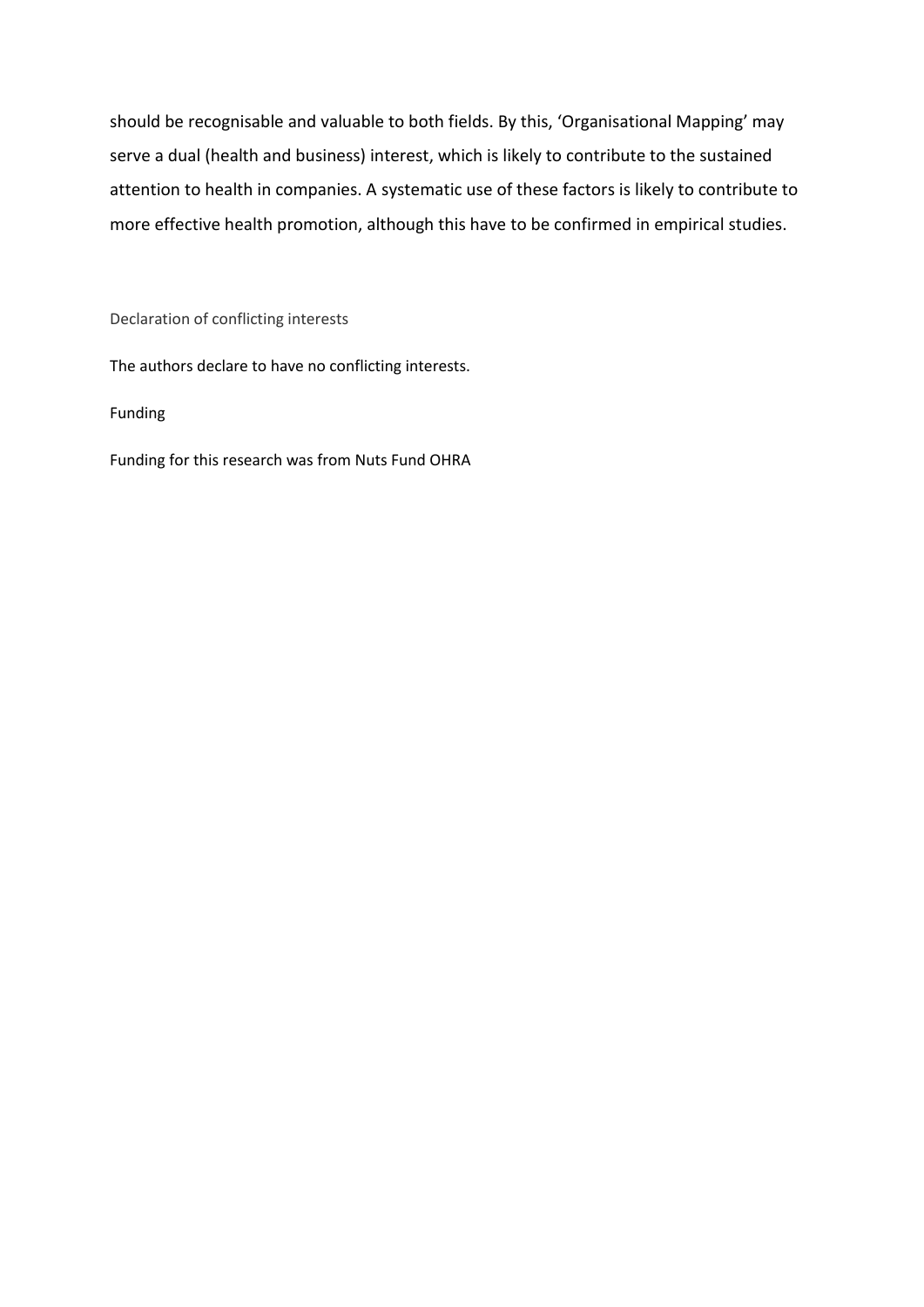# References

Bartholomew LK, Parcel GS, Kok G, Gottlieb NH and Fernandez ME (2011) *Planning Health Promotion Programs: An Intervention Mapping Approach.* San Francisco: Jossey-Bass.

Brug J, Oenema A and Ferreira I (2005) Theory, evidence and intervention mapping to improve behavioral nutrition and physical activity interventions. *International Journal of Behavioral Nutrition and Physical Activity* 2:2.

Burton J (2010) *WHO Healthy Workplace Framework and Model: Background and Supporting Literature and Practices.* 

Cox T, Taris TW and Nielsen K (2010) Organisational interventions: Issues and challenges. *Work and Stress* 24(3): 217–218.

Durlak JA and DuPre EP (2008) Implementation matters: A review of research on the influence of implementation on program outcomes and the factors affecting implementation. *American Journal of Community Psychology* 41(3–4): 327–350.

ENWHP (European Network for Workplace Health Promotion) (2013) *Vision & Mission.* Available at: www.enwhp.org/the-enwhp/vision-mission.html (accessed 1 July 2013).

Hoeymans N, Van Loon AJM and Schoemaker CG (2012) *Ontwerprapport Volksgezondheid Toekomstverkenning: Design of the Nation Public Health Status and Forecast 2014.* Bilthoven: RIVM National Institute for Public Health and the Environment.

Jain A, Leka S and Zwetsloot G (2011) Corporate social responsibility and psychosocial risk management in Europe. *Journal of Business Ethics* 101(4): 619–633.

Johanson U, Ahonen G and Roslender R (2007) *Work Health and Management Control.* Stockholm: Thomson Fakta.

Karasek RA and Theorell T (1990) *Healthy Work, Stress, Productivity and the Reconstruction of Working Life.* New York: Basic Books.

Kwak L, Kremers SPJ, Van Baak MA and Brug J (2006) Participation rates in worksite-based intervention studies: Health promotion context as a crucial quality criterion. *Health Promotion International* 21(1): 66–69.

Loeppke R (2008) The value of health and the power of prevention. *International Journal of Workplace Health Management* 1(2): 95–108.

Nielsen K and Randall R (2009) Managers' active support when implementing teams: The impact on employee well-being. *Applied Psychology: Health and Well-being* 1(3): 374–390.

Nielsen K, Taris TW and Cox T (2010a) The future of organisational interventions: Addressing the challenges of today's organisations. *Work and Stress* 24(3): 219–233.

Nielsen K, Randall R, Holten AL and González ER (2010b) Conducting organisational-level occupational health interventions: What works? *Work and Stress* 24(3): 234–259.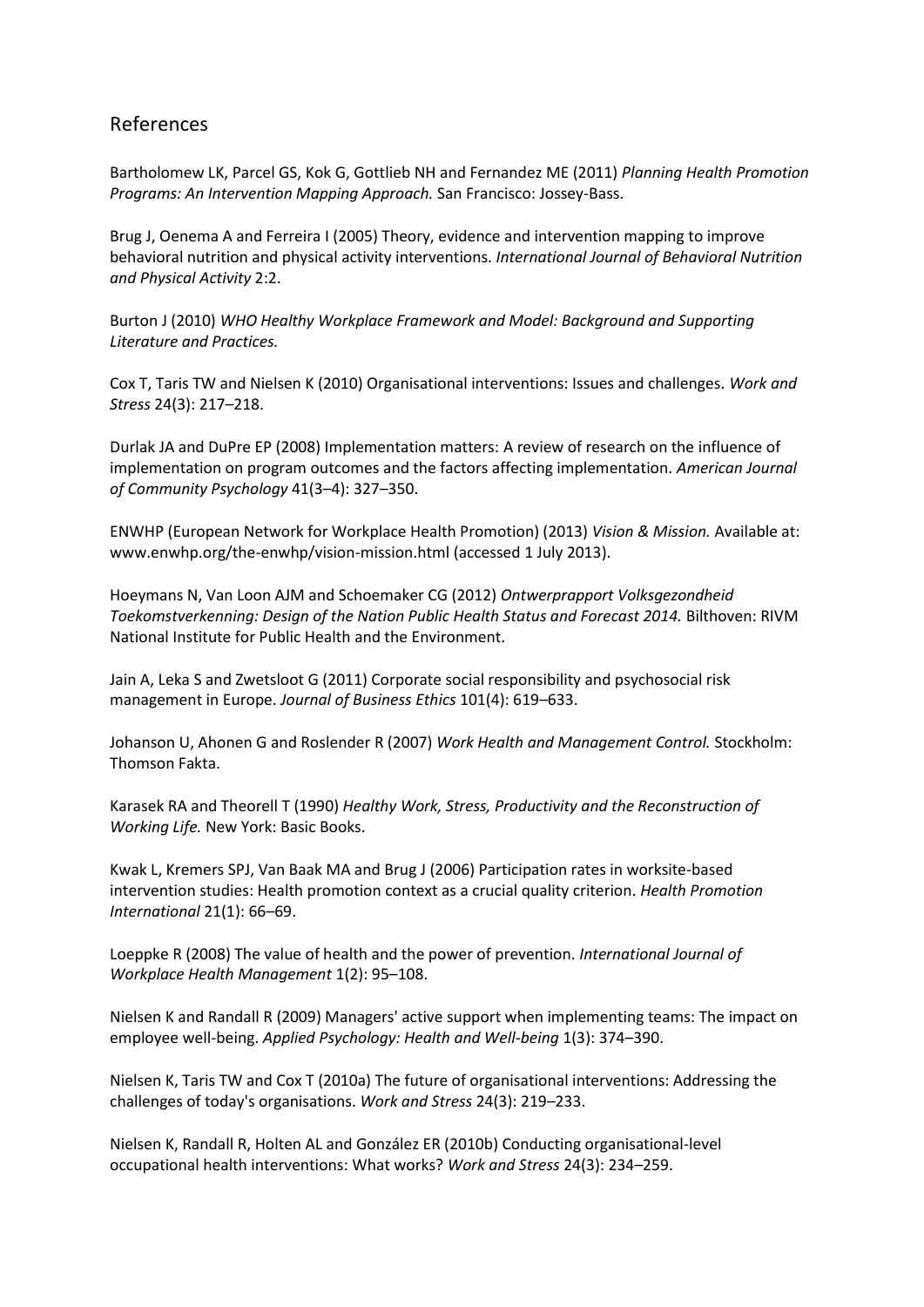Oude Hengel KM, Joling CI, Proper KI, Blatter BM and Bongers PM (2010) A worksite prevention program for construction workers: Design of a randomized controlled trial. *BMC Public Health* 10: 336.

Oude Hengel KM, Joling CI, Proper KI, van der Molen HF and Bongers PM (2011) Intervention Mapping as a framework for developing an intervention at the worksite for older construction workers. *American Journal of Health Promotion: AJHP* 26(1): e1–10.

Payne N, Jones F, Harris PR (2013) Employees' perceptions of the impact of work on health behaviours. *J Health Psychology* 18: 887-899

Proper KI, de Bruyne MC, Hildebrandt VH, van der Beek AJ, Meerding WJ and van Mechelen W (2004) Costs, benefits and effectiveness of worksite physical activity counseling from the employer's perspective. *Scandinavian Journal of Work, Environment and Health* 30(1):36–46.

Reavley N, Livingston J, Buchbinder R and Osborne R (2012) Identifying and understanding the concerns of business: A systematic approach to the development of the Australian WorkHealth Program–Arthritis. *J. of Health Services Research and Policy* 17(3):164–172.

Robroek SJW, Van Lenthe FJ, Van Empelen P and Burdorf A (2009) Determinants of participation in worksite health promotion programmes: A systematic review. *International Journal of Behavioral Nutrition and Physical Activity* 6:26.

Roosevelt LK, Holland KJ, Hiser J, Seng JJ (2013) Psychometric assessment of the Health Care Alliance Questionnaire with women in prenatal care. J of Health Psychology October 22, doi:10.1177/1359105313506027

Ryan RM and Deci EL (2000) Self-determination theory and the facilitation of intrinsic motivation, social development, and well-being. *American Psychologist* 55(1): 68–78.

Van Scheppingen AR, Baken NHG, Zwetsloot GIJM, Bos EH, Berkers F (2012) A value case methodology to enable a transition towards generative health management: A case study from the Netherlands. *J. of Human Resource Costing and Accounting* 16 (4): 302-319

Verbeek J, Pulliainen M and Kankaanpää E (2009) A systematic review of occupational safety and health business cases. *Scandinavian Journal of Work, Environment and Health* 35(6): 403–412.

Von der Gracht HA (2012) Consensus measurement in Delphi studies: Review and implications for future quality assurance. *Technological Forecasting and Social Change* 79(8): 1525–1536.

Wendel ML, Burdine JN, McLeroy KR, Alaniz A, Norton B and Felix MRJ (2009) Community capacity: Theory and application. In: DiClemente RJ, Crosby RA and Kegler MC (eds) *Emerging Theories in Health Promotion Practice and Research.* San Francisco: Jossey-Bass, 277–302.

WHO (2006) *Constitution of the World Health Organisation.* Available at: [www.who.int/governance/eb/who\\_constitution\\_en.pdf](http://www.who.int/governance/eb/who_constitution_en.pdf) (accessed 1 July 2013).

Wierenga D, Engbers LH, Van Empelen P, Hildebrandt VH and Van Mechelen W (2012) The design of a real-time formative evaluation of the implementation process of lifestyle interventions at two worksites using a 7-step strategy (BRAVO@Work). *BMC Public Health* 12(1):619.